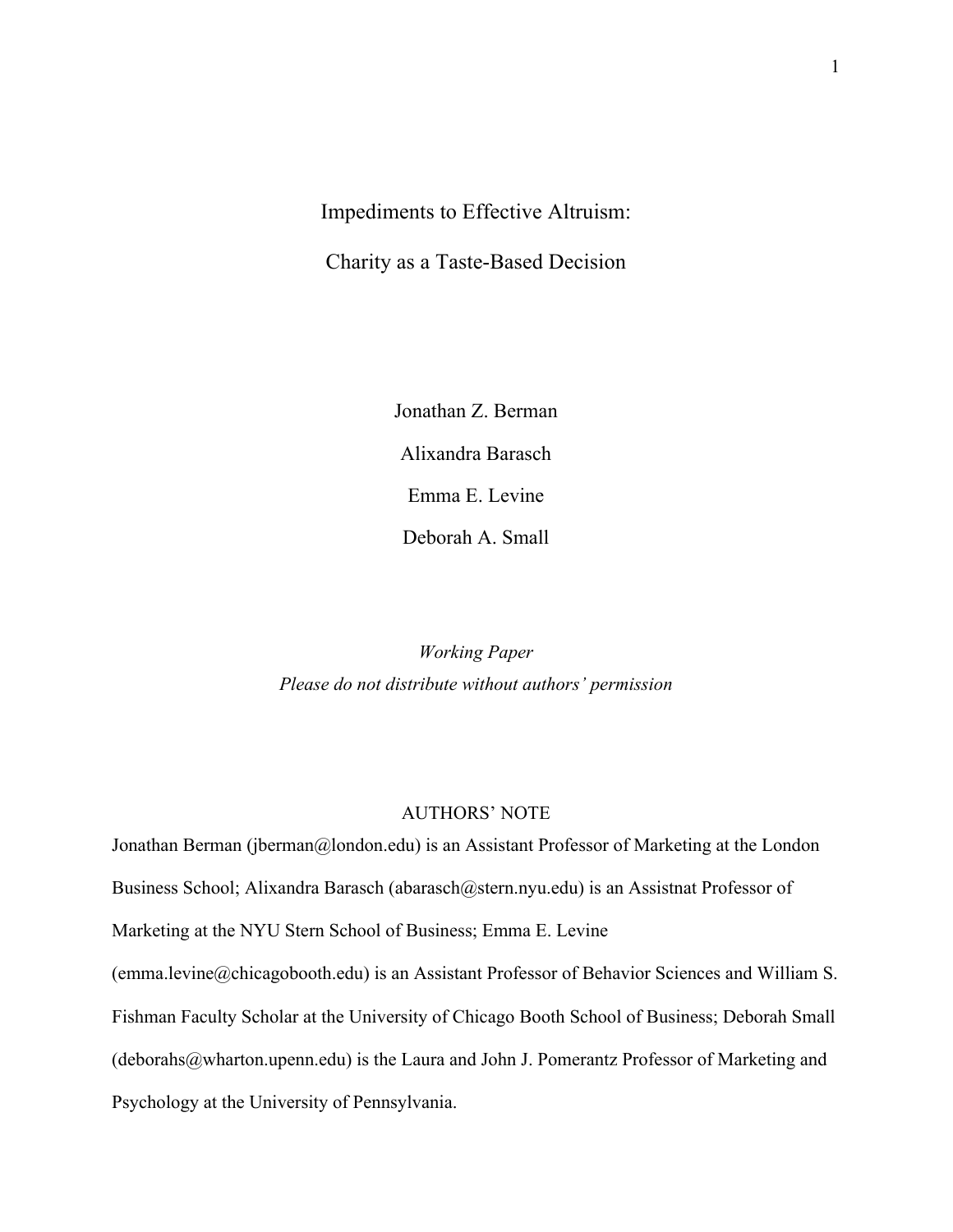#### ABSTRACT

Charity could do the most good if every dollar donated went to causes that produced the greatest welfare gains. In line with this proposition, recent years have seen the rise of the "Effective Altruism" movement, which seeks to provide individuals with information about the effectiveness of charities in hopes that they will donate to organizations that maximize social welfare. This paper investigates charitable decision-making when effectiveness information is made available. We find that individuals view charitable giving as a relatively taste-based decision, often prioritizing their personal preferences at the expense of maximizing effectiveness. Specifically, we show that (a) people believe it is more appropriate to donate based on an emotional connection rather than to maximize welfare; (b) people are less likely to engage in value-maximization when choosing charities than investments; (c) decreasing the variety in a choice set inhibits preference matching and increases selection of an effective option; (d) increasing accountability increases choice share of effective charities. Implications for the effective altruism movement are discussed.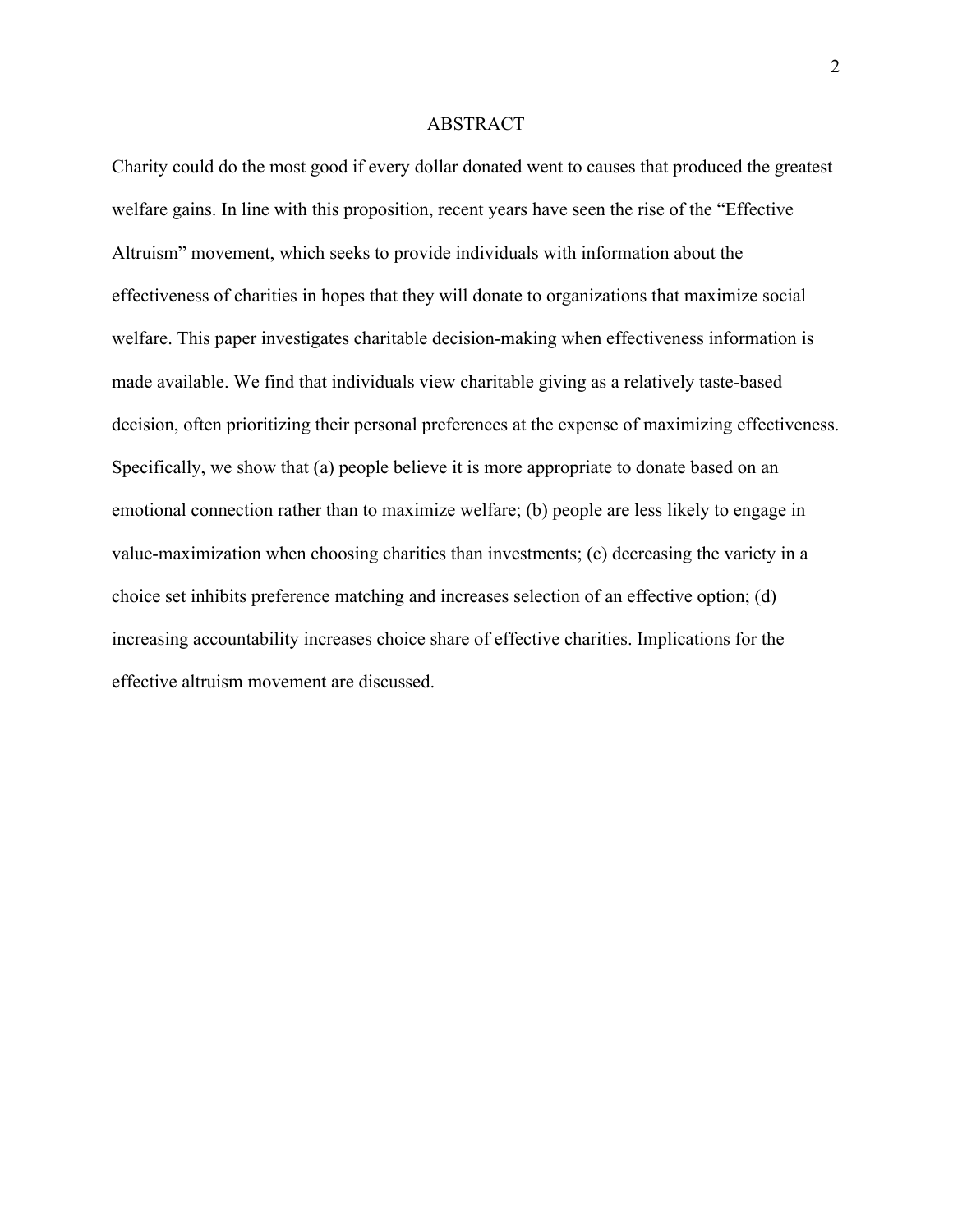Charity could do the most good if donations went to the causes produced the greatest welfare gains. The "Effective Altruism" movement seeks to make this proposition a reality. Effective altruism draws upon consequentialist ethics to argue that instead of consulting one's feelings, individuals should apply expected value maximization when deciding where to donate their money (Singer 2009, 2015; MacCaskill 2015). In this sense, effective altruists argue that individuals should make charity decisions like investors make financial decisions. Just as an investor's aim is to maximize the financial return of each dollar invested, so should a donor aim to maximize the *social* utility return of each dollar donated.

In recent years, the effective altruism movement has given rise to organizations such as GiveWell.org and Giving What We Can, which seek out and provide information to the public about the charities they deem to be highly effective and do the most good for each dollar donated. However, it is unclear whether the provision of this information will have a demonstrable impact on behavior.

We investigate how individuals make donation decisions when information about a charity's effectiveness is available and comparable across options. Throughout the paper, we utilize the term "effective" to refer to the extent to which a dollar allocated to a charity achieves utility gains for others. Thus, the more effective a charity is, the more that donating to the charity maximizes expected social welfare.

#### Models of Charitable Decision Making

Normative models of giving argue that given scarce resources, individuals should allocate funds that maximize the outcomes of their donations (Baron 1993, 2005; Baron & Szymanska, 2011; Ord, 2012; Singer, 1979, 2009, 2015). Consider the choice between donating to the Make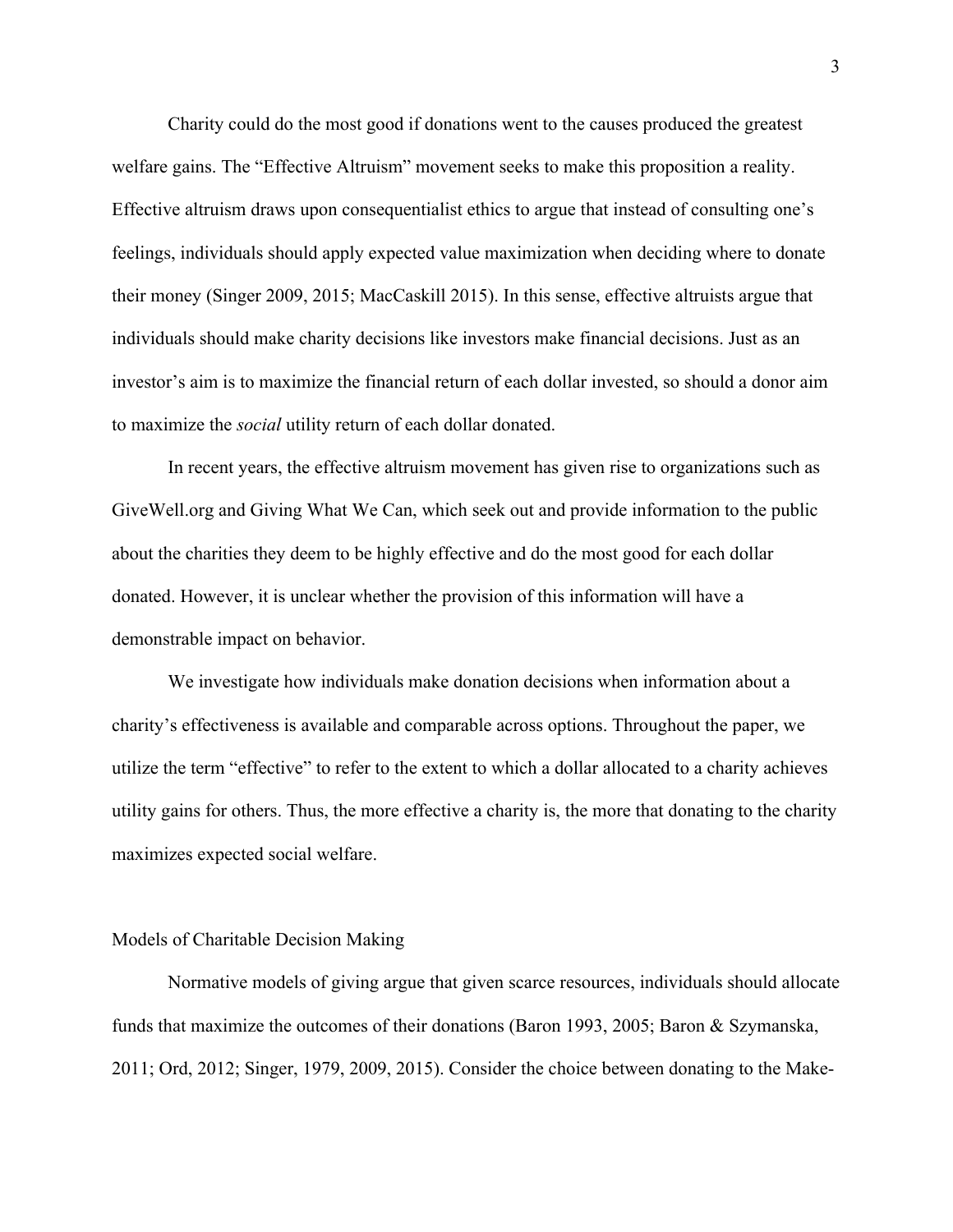A-Wish foundation, which grants wishes to children suffering from life-threatening diseases, and donating to Against Malaria, which provides insecticide nets to prevent malaria in the developing world. In 2015, the Make-A-Wish foundation reported that they spend, on average, \$7,500 per wish granted. In contrast, it is estimated that for every \$3,500 donated, Against Malaria can save a child's life. Certainly if the goal of charity is to maximize the utility of others, it is much more cost-effective to donate to Against Malaria than to Make-A-Wish. Yet, in 2015, Make-A-Wish raised over \$200 million in donations in the United States alone (Make-A-Wish, 2016), while Against Malaria raised less than a tenth of that amount worldwide (Against Malaria, 2016).

Descriptive theories of charitable decision-making help explain why individuals do not maximize the value of their charitable donations. In particular, models of "distorted altruism" argue that people intend to maximize utility for others, but they make systematic mistakes (Loewenstein & Small, 2007; Slovic, 2007). Evidence in support of distorted altruism comes from studies that vary whether options are presented in joint versus separate evaluation (Hsee, 1996). In separate evaluation, individuals frequently fail to maximize utility for others: people donate more to single individuals, or "identifiable victims" than large groups of "statistical victims" (Kogut & Ritov 2005); pay more attention to the ratio of victims rather than the absolute number of victims being helped (Featherstonhaugh, 1997); care about changes in states (e.g., someone recently lost their home) rather than end states (e.g., someone has been homeless for an extended period; Small 2010); and over-weight overhead expenses relative to outcomes achieved (Baron & Szymanska, 2011; Caviola, et al. 2014; Gneezy, Keenan, Gneezy, 2014).

However, in joint evaluation, when metrics of value are made directly comparable, these effects are attenuated or reversed (Caviola, et al. 2014; Korgut & Ritov 2005; Small 2010),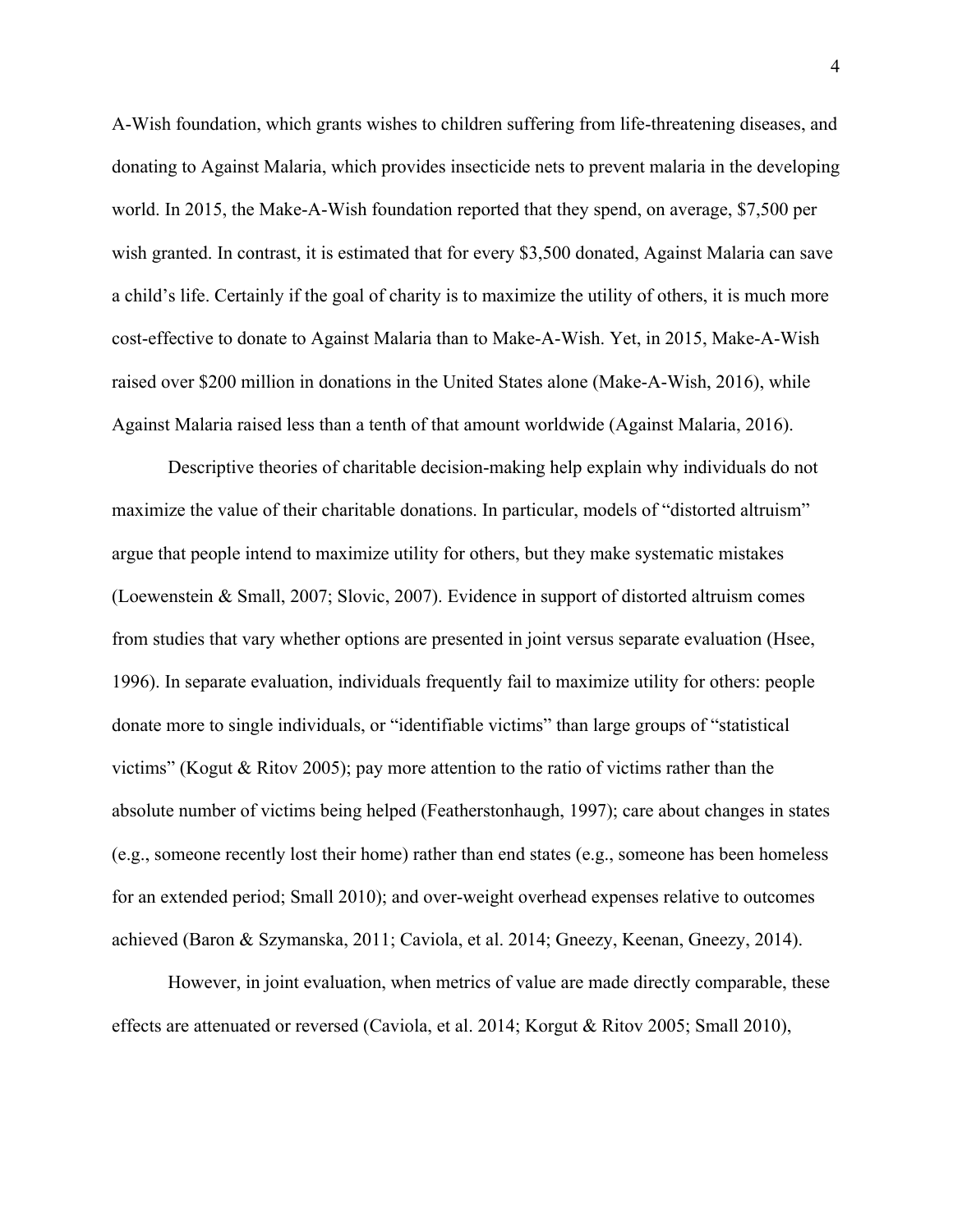suggesting that people seek to maximize value, but without clear information to make comparisons salient, they instead rely on their feelings to guide choice.

One limitation with these existing studies on distorted altruism is that they typically have participants evaluate donation options from a common underlying cause or condition (e.g., humanitarian aid in Africa). In the real world, individuals must choose among a variety of charities that support various causes (e.g., research and treatment for a wide range of medical diseases, disaster relief, support for civil liberties, etc.). Yet it remains unclear how individuals make charitable decisions across different types of causes when effectiveness information is available.

#### Charity as a Taste-Based Decision

The present research investigates how individuals make decisions about charitable options when effectiveness information is present and comparable, making it easy for individuals to maximize social utility if they desire to do so. We find that even when effectiveness information is comparable, a substantial portion of people do not choose to maximize social welfare. That is, despite knowing that Charity A is more effective than Charity B, a substantial portion of people still choose to donate to Charity B. Our results are consistent with the notion that many view charity as a taste-based decision, one in which their subjective preferences and intuitions are valid and appropriate in the decision-making process. In other words, when donating to charity, people view it as normative to select a cause that they personally prefer, even if the cause does not maximize social welfare.

We conducted an initial survey with participants from a Northeastern University's behavioral lab  $(N = 126)$  to investigate whether people believe that charitable giving decisions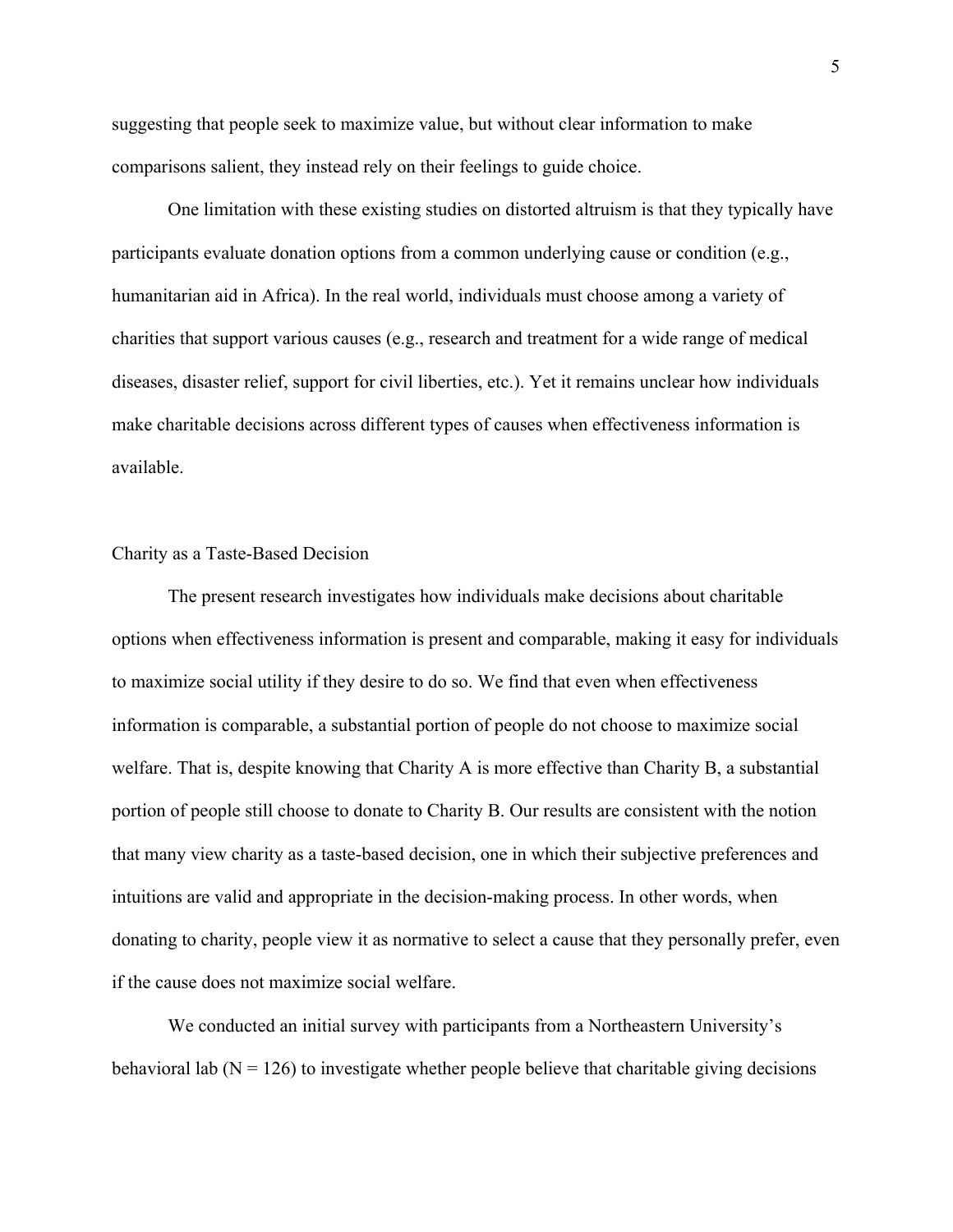should be a matter of subjective tastes or should be determined by objective metrics. Participants were asked to evaluate how they believe people should make decisions across six decisionmaking domains (charities, investments, cell phones, restaurants, art, and medical treatment). Specifically, they evaluated the extent to which they agreed with the statements: "It is important that the I choose reflects my personal tastes or values"; "It is more important to rely on objective measures rather than personal feelings when choosing \_\_\_\_\_"; and "Objective measures are the best way to choose \_\_\_\_\_\_" on scales ranging from 1 = "Strongly disagree" to 7  $=$  "Strongly agree."<sup>1</sup>

Table 1 displays the results for each question. Participants indicated that it is more important to rely on one's tastes and personal feelings, rather than objective measures, when choosing a charity compared to choosing a cell phone, an investment, or a medical treatment. The importance of relying on personal tastes when making a charitable decision was roughly on par with choosing a restaurant. Only choosing a piece of art was evaluated to be more a matter of taste than choosing a charity.

This survey provides initial evidence that people think of charity as a relatively tastebased decision. However, it is possible that these evaluations reflect individuals' beliefs for cases for which effectiveness is unavailable, and they might react differently when effectiveness information is present. The studies we describe in this paper directly examine whether judgments and choices conform to these meta-preferences when effectiveness is available, and further examine when individuals are more or less likely to utilize effectiveness information when choosing where to donate.

 $<sup>1</sup>$  See supporting materials for results of additional questions asked in the survey.</sup>

<sup>&</sup>lt;sup>2</sup> We additionally ran a two-way ANOVA with decision type, search choice, and their interaction predicting rank of selected option. Results show a main effect of decision type,  $F(1, 397) = 7.79$ ,  $p = .006$ , a main effect of search choice,  $F(1, 397) = 69.19$ ,  $p < .001$ , and no interaction  $F(1, 397) = 1.40$ ,  $p = .24$ . Regardless of how participants search, they choose a lower ranked option in the charity condition.<br><sup>3</sup> Across studies, we found varying results on this measure. For instance, in Study 2b, there was no difference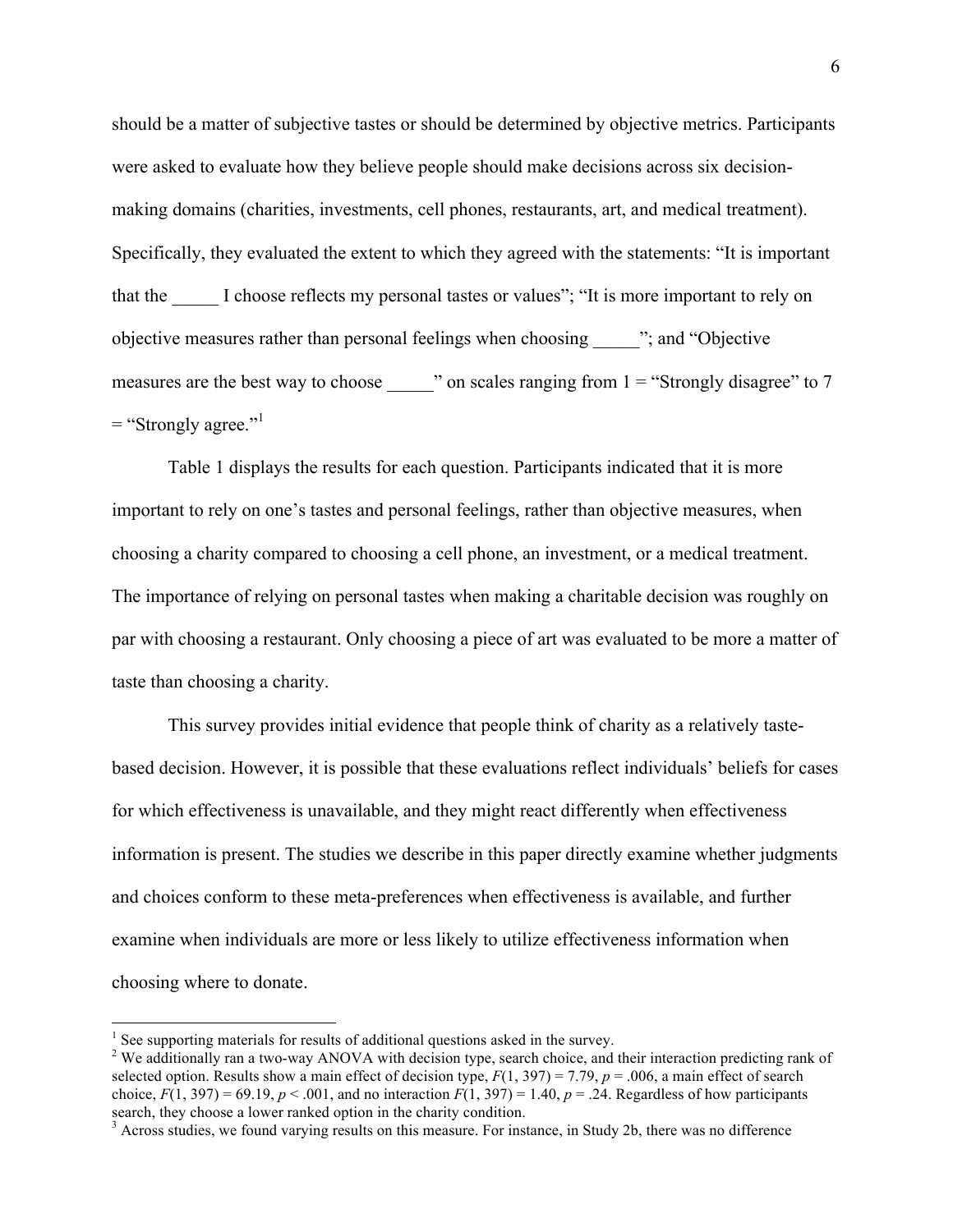|                                                                                | Art            | Charities      | Restaurants        | Cell<br>Phones      | Investments         | Medical<br>Treatments |
|--------------------------------------------------------------------------------|----------------|----------------|--------------------|---------------------|---------------------|-----------------------|
| I choose reflects my<br>It is important that the<br>personal tastes or values. | 6.01<br>(1.27) | 5.90<br>(1.17) | $5.52**$<br>(1.20) | $5.22***$<br>(1.40) | $4.70***$<br>(1.60) | $4.63***$<br>(1.65)   |
| It is more important to rely on objective measures                             | $2.48***$      | 3.55           | 3.33               | $4.46***$           | $5.20***$           | 4.98***               |
| rather than personal feelings when choosing                                    | (1.47)         | (1.50)         | (1.43)             | (1.56)              | (1.49)              | (1.59)                |
| Objective measures are the best way to choose                                  | $2.48***$      | 3.79           | 3.95               | $5.10***$           | $5.21***$           | $5.26***$             |
|                                                                                | (1.28)         | (1.50)         | (1.52)             | (1.26)              | (1.34)              | (1.35)                |

Notes: Means and standard deviations for responses to each statement. Values in **bold** indicate that given decision is rated as being significantly less taste-based than charitable decisions. Italics indicate a given decision is rated as being significantly more taste-based than charitable decisions. Astericks correspond to the significance level when comparing to the charity condition.  $** p < .01, ** p < .001$ 

Table 1: Personal tastes and feelings are considered more valid when making charitable decisions than when choosing a cell phone, investment, or medical treatment.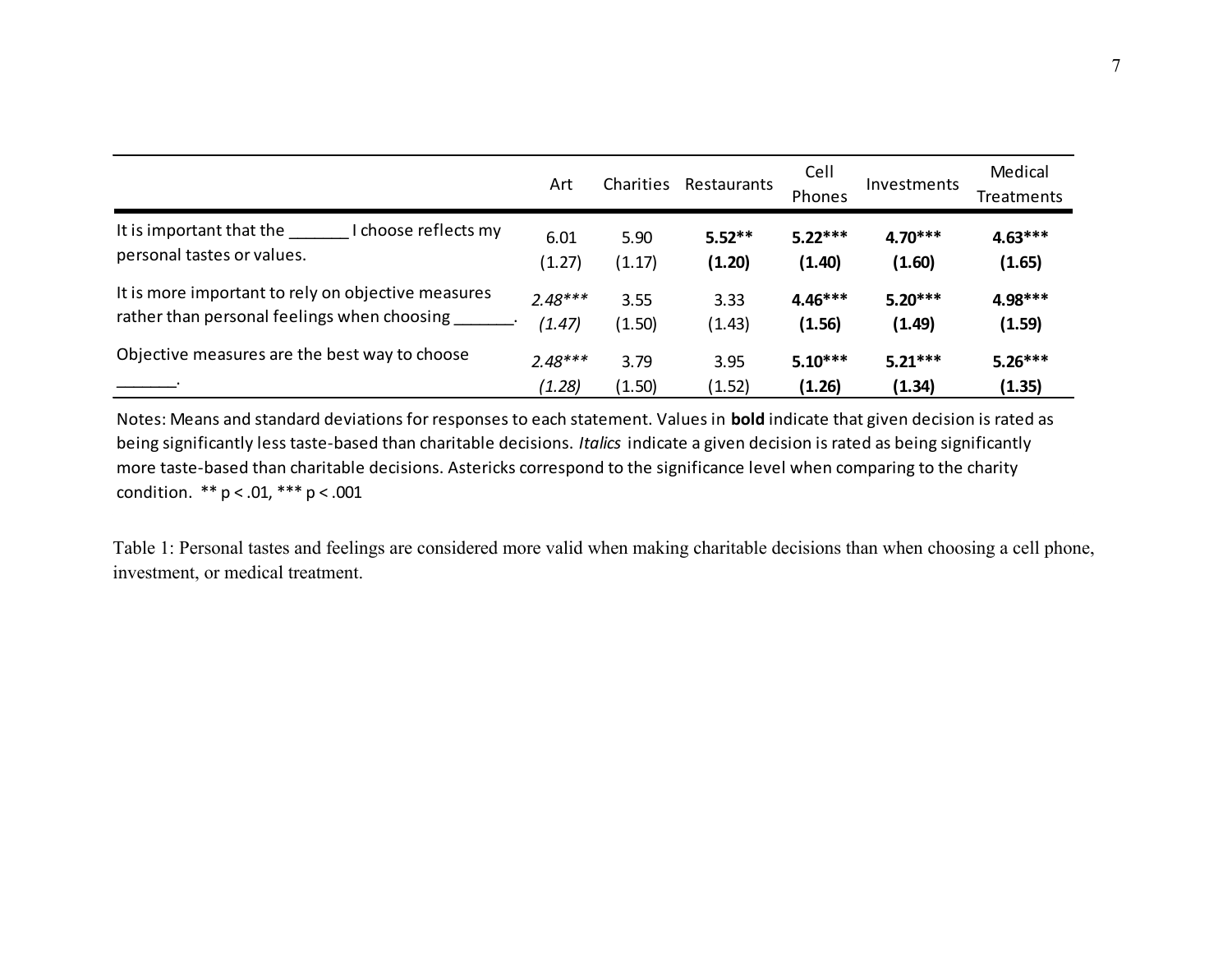We report four main findings. First, we evaluate people's beliefs about the normativity of choosing an ineffective charity and find that people believe that individuals should donate to charities they feel emotionally connected to, even if the charity does not maximize social welfare (Study 1).

Second, we analyze people's tendency to rely on their subjective preferences in their own behavior. We directly compare how individuals make decisions for charities to how they make investment decisions, and find that people are significantly more likely to value-maximize when choosing an investment than they are when choosing a charity (Study 2; Supplemental S1 & S2). When selecting an investment, people are less concerned with satisfying their personal tastes and more concerned with maximizing outcomes.

Third, we examine how choice sets impact charitable decisions and find that people are more likely to donate to the most effective charity when the choice set contains options belonging to a similar underlying cause than when the choice set contains options that are more differentiated (Studies 3a & 3b). When all options support the same cause, there is no conflict between tastes and effectiveness, but as the underlying causes in a choice set become more differentiated, people are more likely to find an option that they subjectively favor. We demonstrate these results using real charities and accurate information regarding effectiveness as well as in a hypothetical scenario where effectiveness information can be experimentally manipulated.

Finally, we find that increasing accountability to others reduces reliance on personal tastes when choosing charities: people are less likely to license themselves (Study 4) and others (Study 5) to select an ineffective option when a decision-maker is made responsible for the wellbeing of others.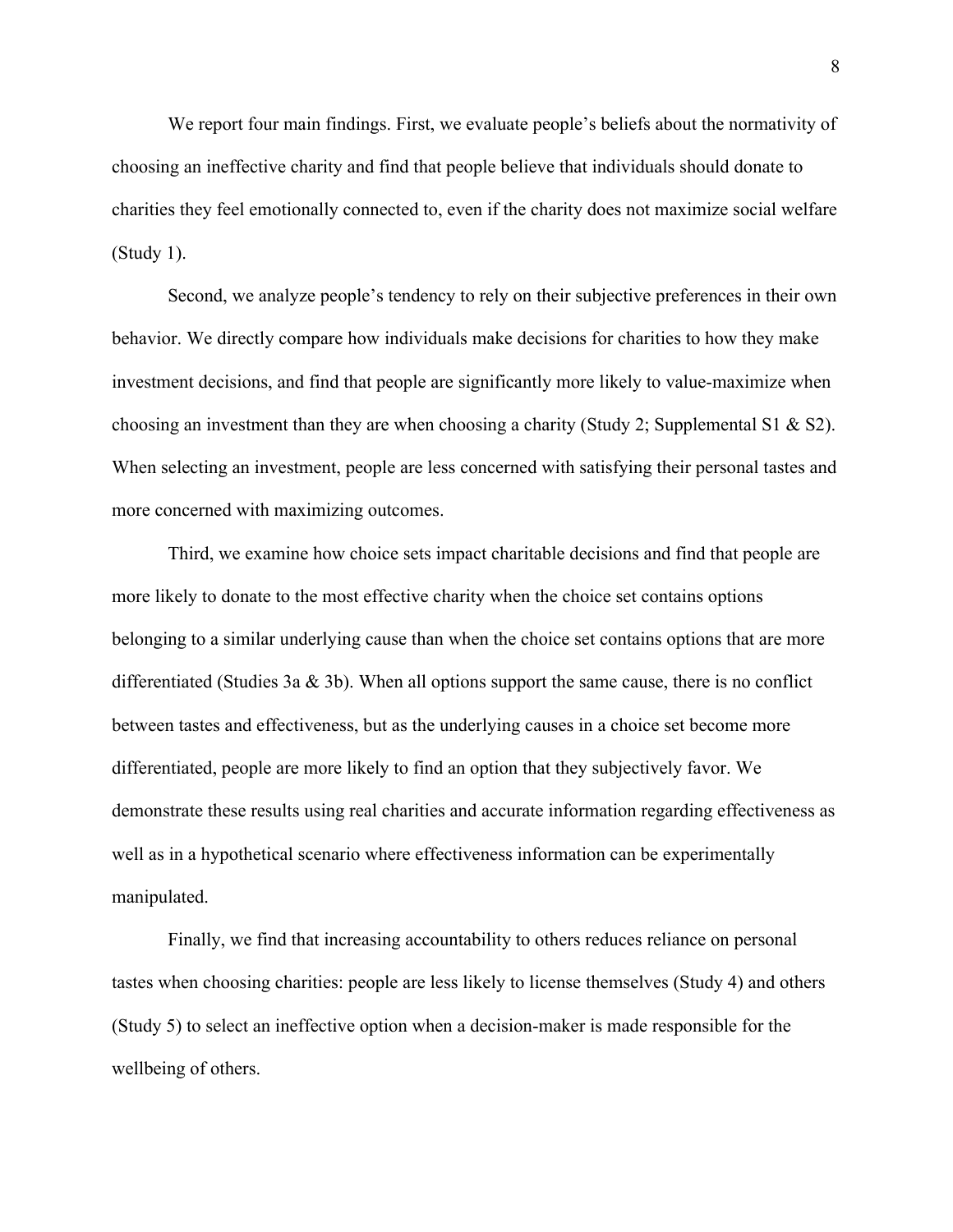In all studies, our sample size was determined in advance. No conditions or participants were dropped from any analysis performed. All measures assessed that are not reported in the manuscript can be found in the supporting materials section. All data is available online at (https://osf.io/6myfj/?view\_only=9b9ce0e42ca1493081fe2e5a5d070ef7)

# STUDY 1: PEOPLE BELIEVE IT IS NORMATIVE TO PRIORITIZE PERSONAL FEELINGS OVER WELFARE GAINS

This study examines whether people believe it is normatively appropriate to reject the value-maximizing charity option and chose a charity based on their personal tastes. Participants were presented with a scenario involving a woman, Mary, faced with a decision to donate either to a local charity or to a charity in a third-world country. Mary was also described as having an emotional connection towards either near or distant causes. Consistent with research showing that emotions are valued in charitable decision-making (Barasch et al., 2014), we expected participants would indicate that Mary should donate to the charity to which she felt an emotional connection, regardless of whether they felt that this charity was most effective.

#### Method

We pre-registered all aspects of this study on AsPredicted.org (http://aspredicted.org/blind.php/?x=jd9cv4). We aimed to recruit 400 participants from Mechanical Turk and ended up with a final sample of 404 participants (Mean age = 34.8; 49.6%) male, 49.4% female, 1.0% did not disclose). Participants read a scenario involving Mary, who was looking to donate money to one of two hypothetical charities. One charity, "Hunger Care in Africa," was described as providing micronutrients for children in Africa, and for each \$100 donated, this charity could feed five children for a month. A second charity, "Jump Start Your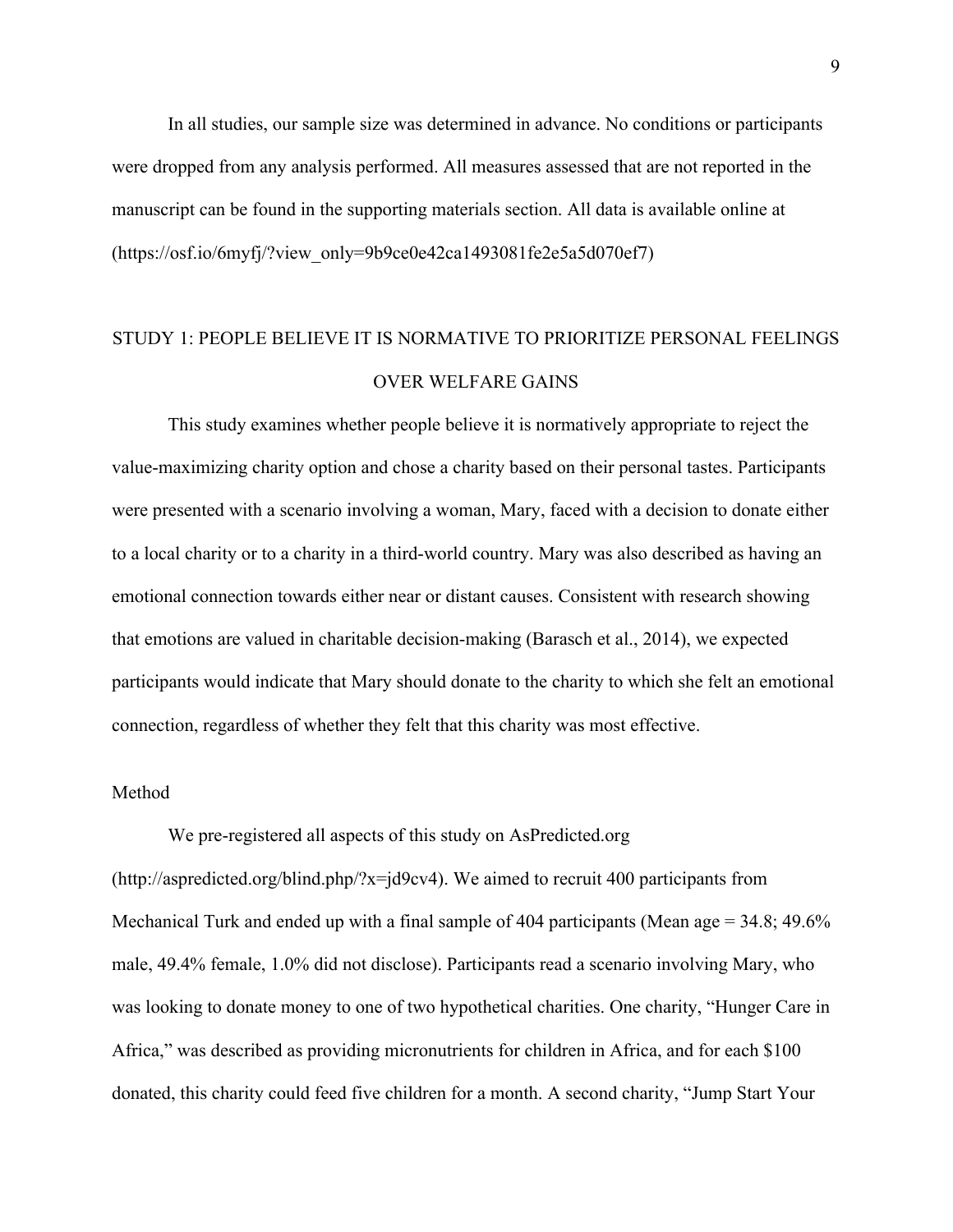Community," was described as training and educating homeless in Mary's community, and for every \$100 donated, this charity could provide two hours of job training to one homeless person.

Participants were then randomized to one of two Emotional Connection conditions. In the Local Causes condition, participants read that Mary feels an emotional connection towards helping those in local communities, whereas in the Distant Causes condition, participants read that Mary feels an emotional connection towards helping those in third-world countries. See Appendix A for scenario wording.

We then presented participants with two different questions on separate pages in random order. One question assessed where they felt Mary should donate ("Which charity should Mary donate to?"), while the other question asked which charity was the most effective at maximizing social welfare ("Suppose that Mary wanted to donate to the charity that did the greatest good for the greatest number of people. Which one should she donate to?"). Both questions were measured on seven-point scales ranging from  $1 =$  "Definitely Jump Start Your Community" to 7 = "Definitely Hunger Care in Africa".

#### Results

This study design allows us to test our hypotheses either by evaluating the first question posed to participants in a between-subjects analysis, or by evaluating both questions asked to participants in a within-subjects analysis. In the pre-registration, we specified that we would utilize a between-subjects analysis to test our focal hypothesis as we were unsure whether any order effects would emerge in the within-subjects design. We report the between-subjects analysis below. Nonetheless, we replicate these results in a within-subjects analysis, regardless of question order, as reported in the supporting materials.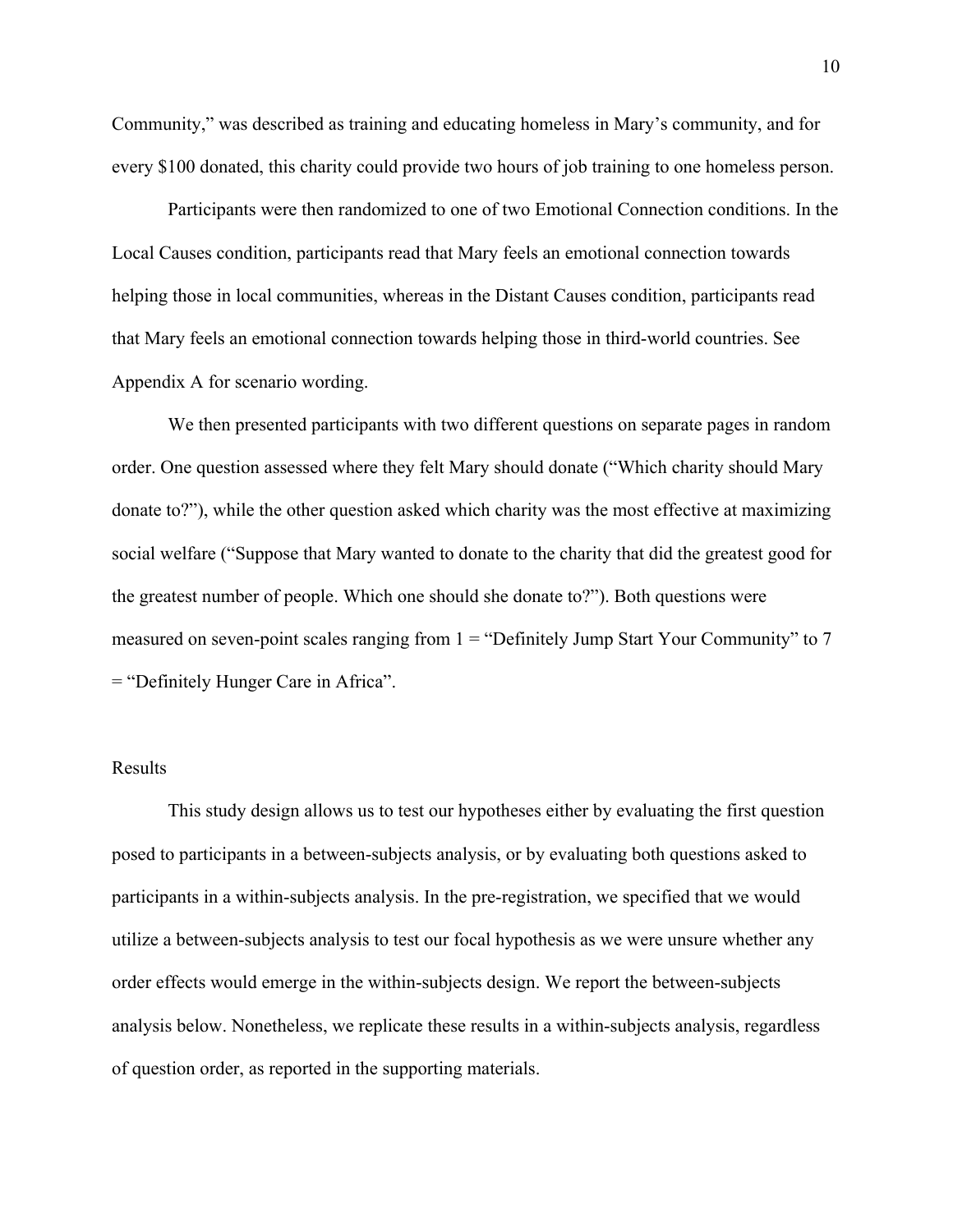A two-way ANOVA found a significant Emotional Connection × Response Question interaction in the predicted direction,  $F(1, 399) = 8.80$ ,  $p = .003$ ,  $\eta^2 = .02$ . When participants read that Mary felt an emotional connection towards local communities, they indicated that she should donate to "Jump Start Your Community" (*M* = 3.00, *SD* = 1.99), yet when asked which charity did the most good, participants favored "Hunger Care For Africa"  $(M = 4.55, SD = 2.32)$ ,  $t(202) = -5.12$ ,  $p < .001$ ,  $d = -0.72$ . However, when participants read that Mary felt an emotional connection towards distant communities, this divergence between what she should do and what would do the most good disappeared: participants indicated that she should donate to "Hunger Care For Africa" ( $M = 5.26$ ,  $SD = 2.05$ ) and evaluated that "Hunger Care For Africa" was more effective ( $M = 5.59$ ,  $SD = 1.87$ ),  $t(197) = -1.19$ ,  $p = .24$ ,  $d = -0.17$ . Figure 1 displays these results.

 $\blacksquare$  Which option should Mary donate to?





*Figure 1*. Participants believe that Mary should donate to the cause for which she feels an emotional connection, even if they do not believe that it maximizes social welfare. Error bars represent 95% confidence intervals.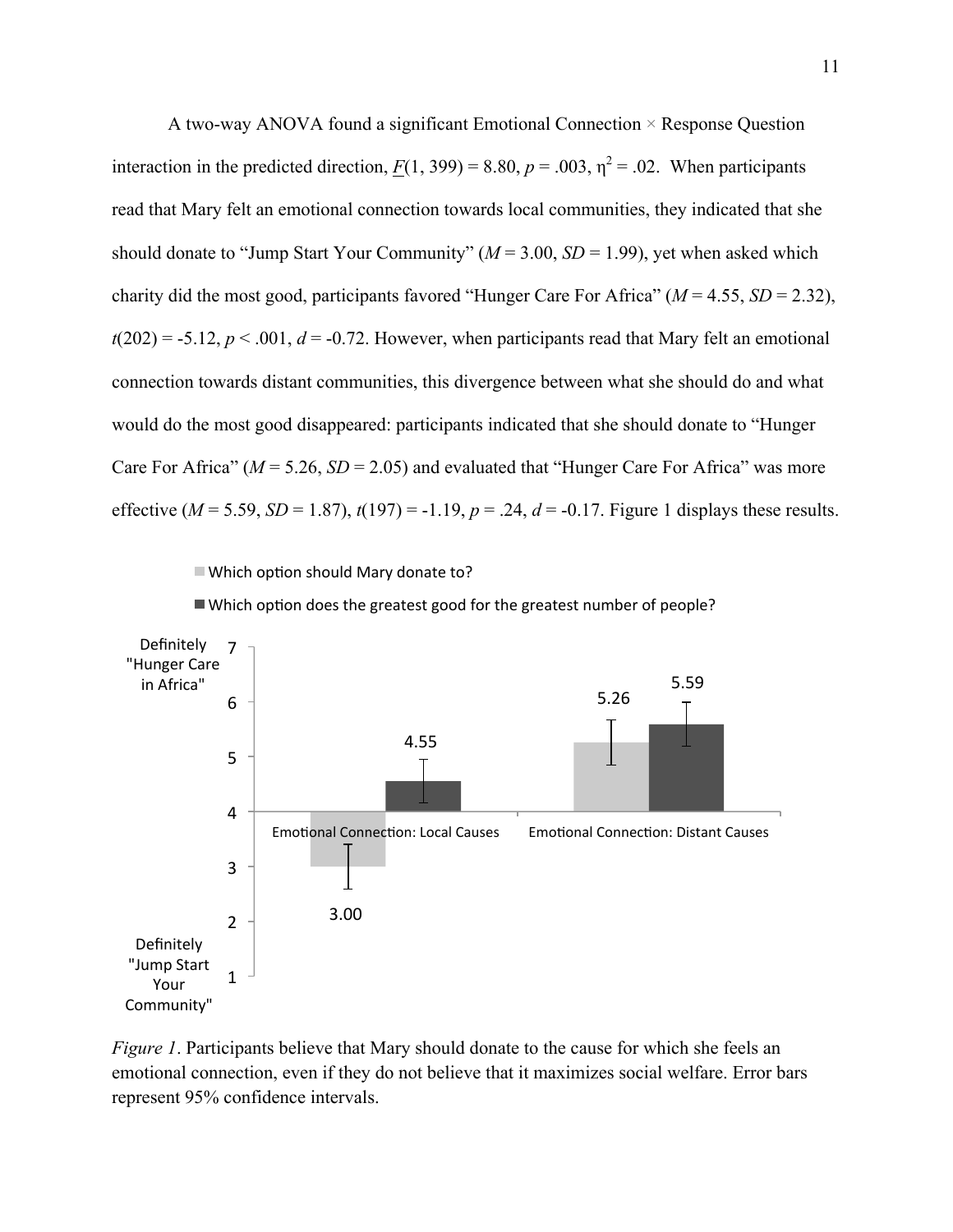### **Discussion**

Study 1 shows that people believe that others should donate to charities that they emotionally favor even when the charity is not maximally effective. In the next set of studies, we move beyond how individuals evaluate others, and investigate the extent to which they seek to maximize social welfare in their own decisions.

# STUDIES 2: PEOPLE VALUE MAXIMIZE FOR INVESTMENTS MORE THAN **CHARITIES**

In Study 2 we compare how individuals make charitable decisions relative to how they make investment decisions. Proponents of effective altruism argue that in order to do the most good, individuals should maximize expected welfare just as investors should seek to maximize financial returns. We expect that when faced with investment decisions, individuals will seek to maximize the expected value of their money, and will strongly weigh this information when making a choice. However, for charitable decisions, we expect that individuals will care less about maximizing expected value of their donation, and will more heavily weigh their personal tastes when making a choice. To test this, we examine the processes that individuals use to make charity versus investment decisions, and whether individuals choose sort options within a choice set according to how effective they are or what causes they represent. We then examine the subsequent choices participants make.

#### Method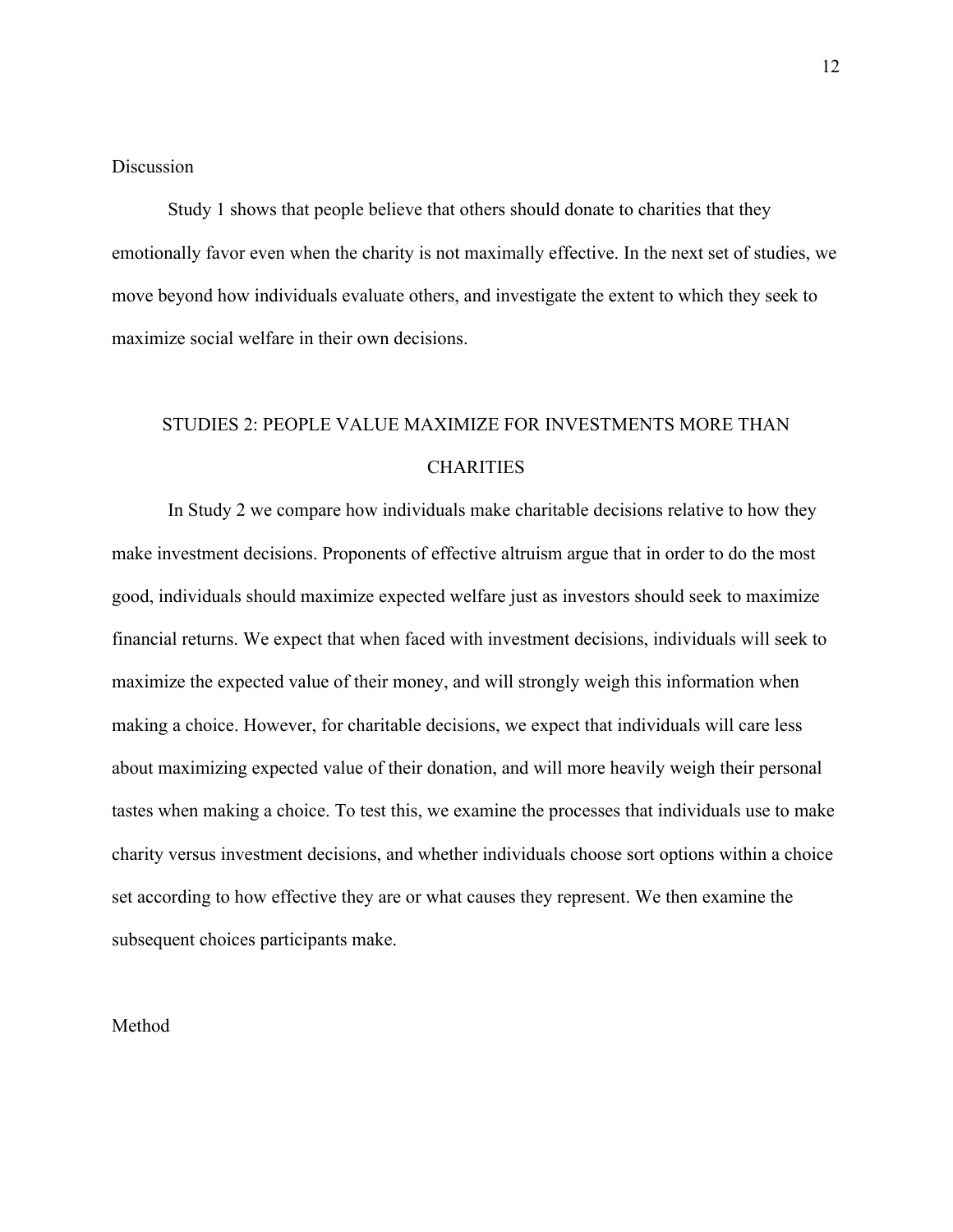We recruited 401 participants from Mechanical Turk (Mean age = 30.5; 31.4% female, 68.6% male). Participants were randomly assigned to imagine that they decided either to donate \$250 to a charity (Charity condition) or to invest \$250 into a stock (Investment condition) through a website recommended by a friend.

Participants then read (Investment condition in brackets): "The website is renowned for being extremely accurate in evaluating which charities [stocks] are the most effective and do the most good for each dollar donated [provide the best return on each dollar invested]. The website provides a 0 to 100 rating: the higher the number, the better the rating. In order to be listed on the website, each charity [stock] must have a rating of at least 70." Participants were also told that the website categorizes options into six different categories (Alternative Energy, Cancer, Education, Food, Housing, and International). These categories were chosen because they could plausibly represent groupings of either charities or investments.

Participants were then given the choice to sort the options either by effectiveness or by category type. This served as our primary dependent variable for this study. Sorting by effectiveness suggests that an individual is primarily concerned with selecting one of the most effective charities (investments) whereas sorting by category suggests that an individual is primarily concerned with selecting a charity (investment) that reflects a preferred cause.

They then were presented with the list of options, shown in accordance with their sorting choice: a screen displayed six interactive headings that ordered the options either by effectiveness rating (100-96; 95-91; 90-86; 85-81; 80-76; 75-70) or by category type (Alternative Energy; Cancer; Education; Food; Housing; International). Participants could click on each heading in order to reveal the options within each heading (see Appendix B).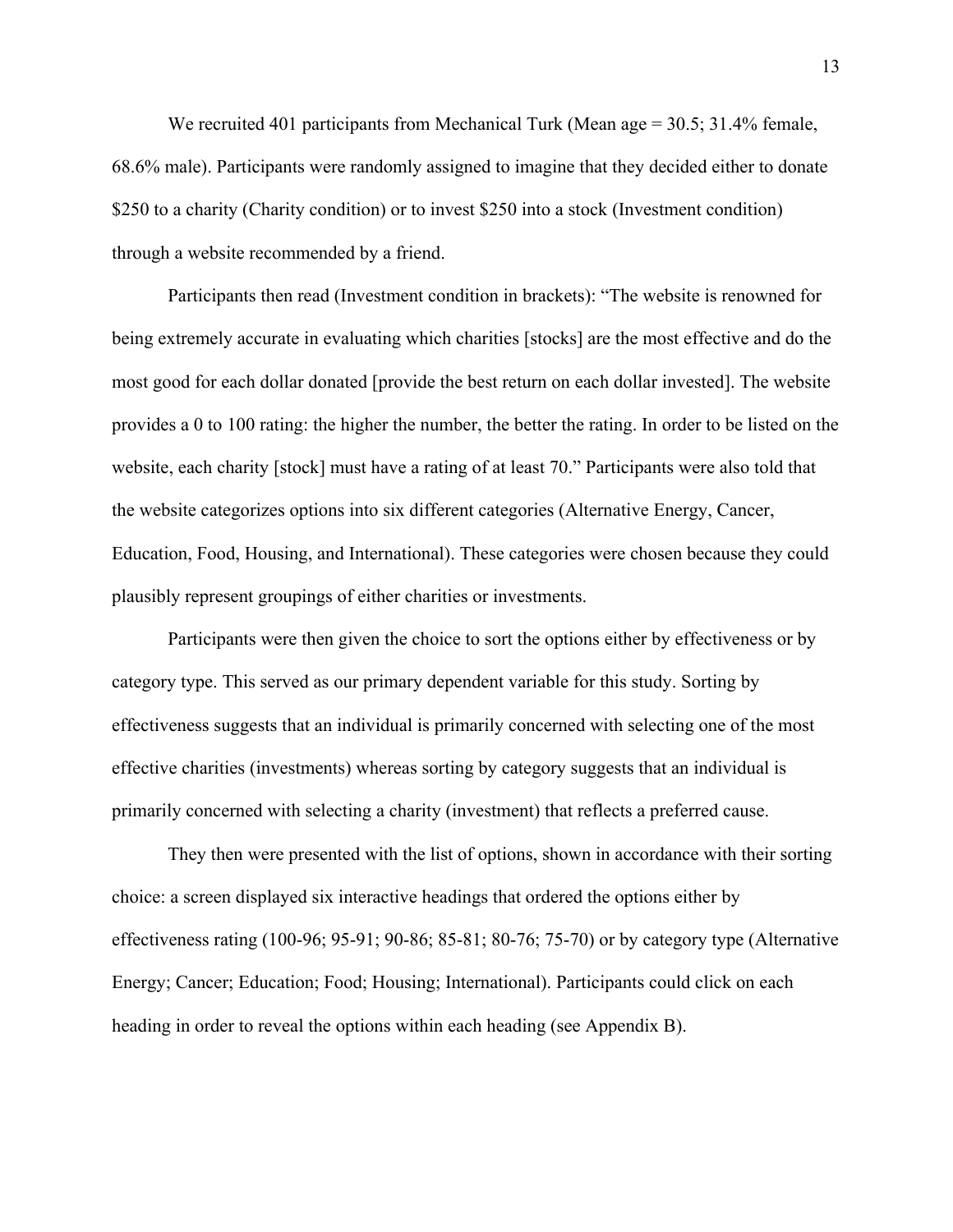We created three options for each of the six different category types, for a total of 18 options. The options were named such that they could represent either charities or investments (see Appendix B for full list). Only the name, category, and effectiveness rating of each option was displayed (e.g., "Arcadia Grocers | Category = Food | Rating = 85"). Each option was randomly assigned an effectiveness rating between 70 to 100. We further structured the randomization so three options were assigned a rating between 100 and 96; three options were assigned a rating between 95 and 91; three options were assigned a rating between 90 and 86; and so on down to 70. This was done so that regardless of how participants chose to sort the options, there would always be three options under each heading.

After selecting their preferred option, participants evaluated a series of statements intended to probe their decision process. For each statement, participants rated the extent to which they agreed or disagreed with the statements on a seven-point scales ranging from  $1 =$ "Strongly Disagree" to  $7 =$  "Strongly Agree."

We expected that the reason why individuals are more likely to select a less effective charitable option is that participants are more likely to weigh their subjective preferences when making charitable decisions. To examine this, participants evaluated four statements, "It is important for me to choose charities [investments] that I personally care about"; "It is important for me to choose charities [investments] that reflect my personal views and beliefs"; "Objective measures are the best way to select a charity [investment]" (reverse coded) and "It is more important to rely on objective measures rather than personal feelings when choosing a charity [investment]" (reverse coded), and were averaged to create a four-item Subjective Preferences measure ( $\alpha$  = .73).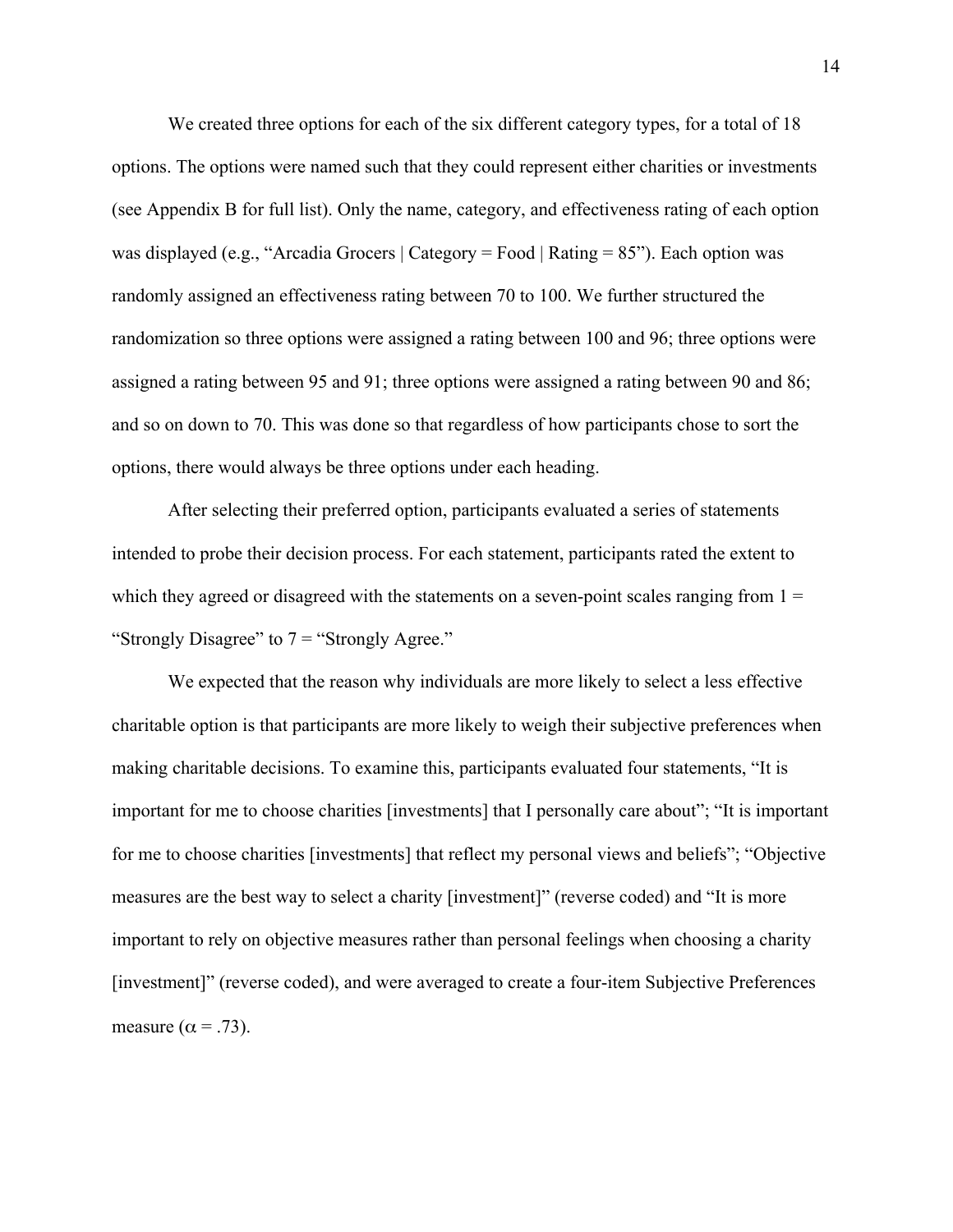We also included questions intended to probe three additional factors that may have affected how participants made their decision. First, it is possible that participants attended less to effectiveness ratings for charity because they wished to have agency when making charitable decisions (Andreoni, 1990; Harbaugh et al., 2007), or may have reacted negatively if they felt like they were being directed where to donate their money (Brehm, 1966). To examine this, participants evaluated two statements, "It is important that I actively select charities [investments] rather than letting someone else decide for me" and "I prefer that other people tell me where to donate [invest] my money than deciding for myself"(reverse coded), which were averaged to create a Preference for Agency measure  $(r = .54)$ .

Second, it is possible that participants felt that they had more subjective knowledge about charitable decisions than investment decisions, and thus felt qualified to rely less on expert ratings when making charitable decisions. To examine this, participants evaluated two statements, "I feel that I am quite knowledgeable about charities [stocks]" and "I typically know a great deal about choosing the best charity to donate my money [stock to invest my money]", which were averaged to create a Subjective Knowledge measure  $(r = .81)$ .

Finally, it is possible that participants simply did not believe that evaluating charities by effectiveness is possible, and as a result, they discounted effectiveness information when objective evaluation was difficult to assess (Inbar, Cone & Gilovich, 2010). To examine this, participants evaluated the following statement: "It is possible for charities [investments] to be objectively rated according to their effectiveness."

#### Results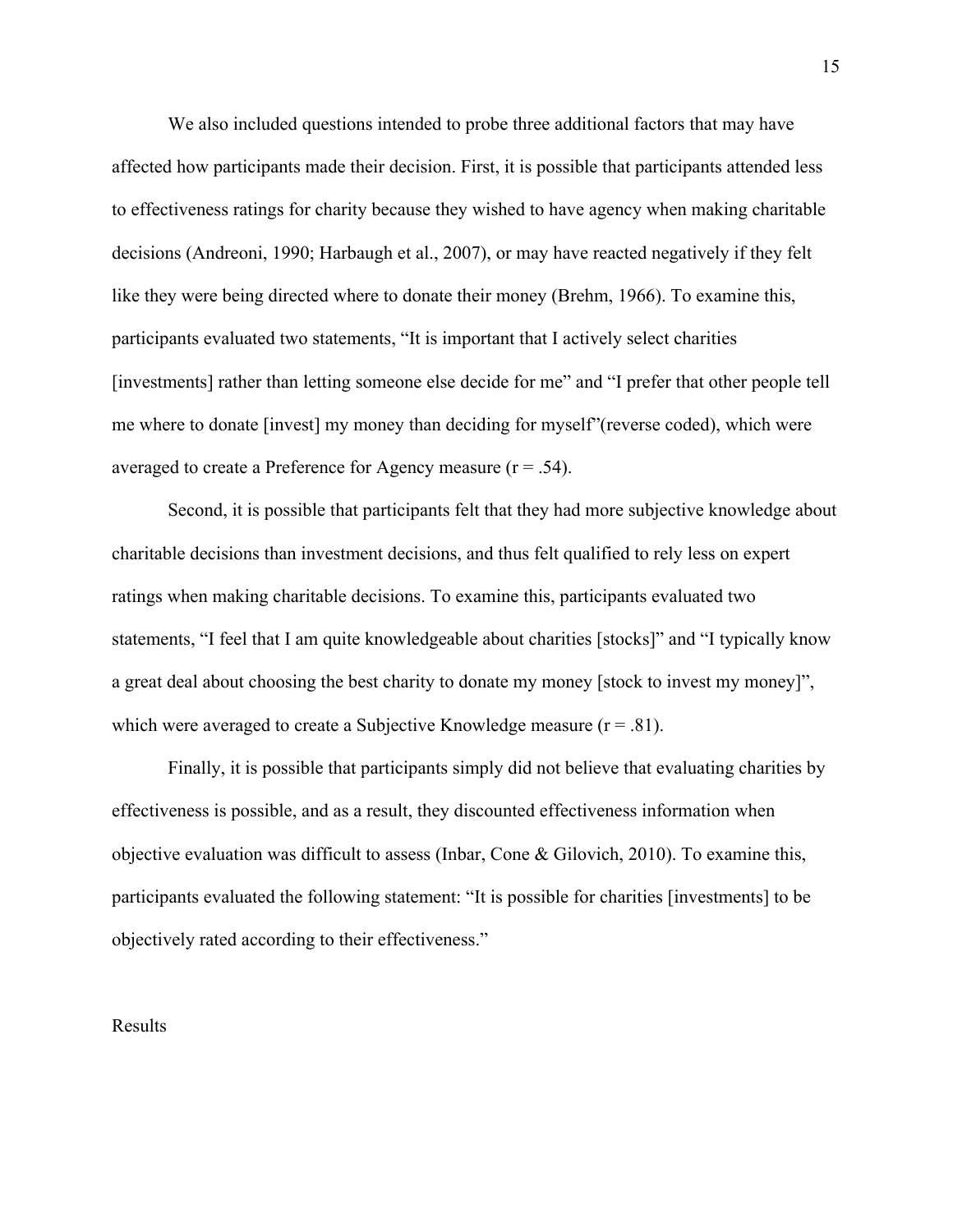Consistent with our hypothesis, significantly fewer participants chose to sort by effectiveness rating in the Charity condition (67.8%) than in the Investment condition (83.4%),  $\chi^2(1) = 13.20, p < .001; \varphi = .18.$ 

We supplement this analysis by examining the effectiveness of the options chosen. We first evaluated the percent of participants choosing to value-maximize by selecting the option with the highest effectiveness rating. Significantly fewer participants chose the highest rated option in the Charity condition (32.2%) than in the Investment condition (50.3%),  $\chi^2(1) = 13.52$ ,  $p < .001$ ;  $\varphi = .18$ .

We further examine the rank of the selected option relative to the other options in the choice set, whereby the most effective option was assigned a rank of 1 and the least effective option was assigned a rank of 18. An ordinal regression with decision type (Charity vs. Investment) as the IV and rank of selected option as the DV, showed that the decision type affected the rank of the option selected,  $\beta = .73$ ,  $SE = .18$ ,  $\chi^2(1) = 15.93$ ,  $p < .001$ , OR = 2.08. The average rank of the chosen option was lower in the Charity condition (Mean Rank  $= 4.11$ ,  $SD = 4.00$ ) than in the Investment condition (Mean Rank = 2.78,  $SD = 2.83$ )<sup>2</sup>. Figure 2 displays these results broken down by search choice.

*Additional Measures*: Participants indicated that they weighed their subjective preferences more heavily in the Charity condition ( $M = 4.51$ ,  $SD = 0.87$ ) than the Investment condition ( $M = 3.54$ ,  $SD = 1.03$ ),  $F(1, 399) = 104.42$ ,  $p < .001$ ,  $d = 1.02$ . Participants also preferred to have more agency when making charitable decisions ( $M = 5.66$ ,  $SD = 1.23$ ) than when making investment decisions  $(M = 4.81, SD = 1.29)$ ,  $F(1, 399) = 46.13$ ,  $p < .001$ ,  $d = .68$ .

<sup>&</sup>lt;sup>2</sup> We additionally ran a two-way ANOVA with decision type, search choice, and their interaction predicting rank of selected option. Results show a main effect of decision type,  $F(1, 397) = 7.79$ ,  $p = .006$ , a main effect of search choice,  $F(1, 397) = 69.19$ ,  $p < .001$ , and no interaction  $F(1, 397) = 1.40$ ,  $p = .24$ . Regardless of how participants search, they choose a lower ranked option in the charity condition.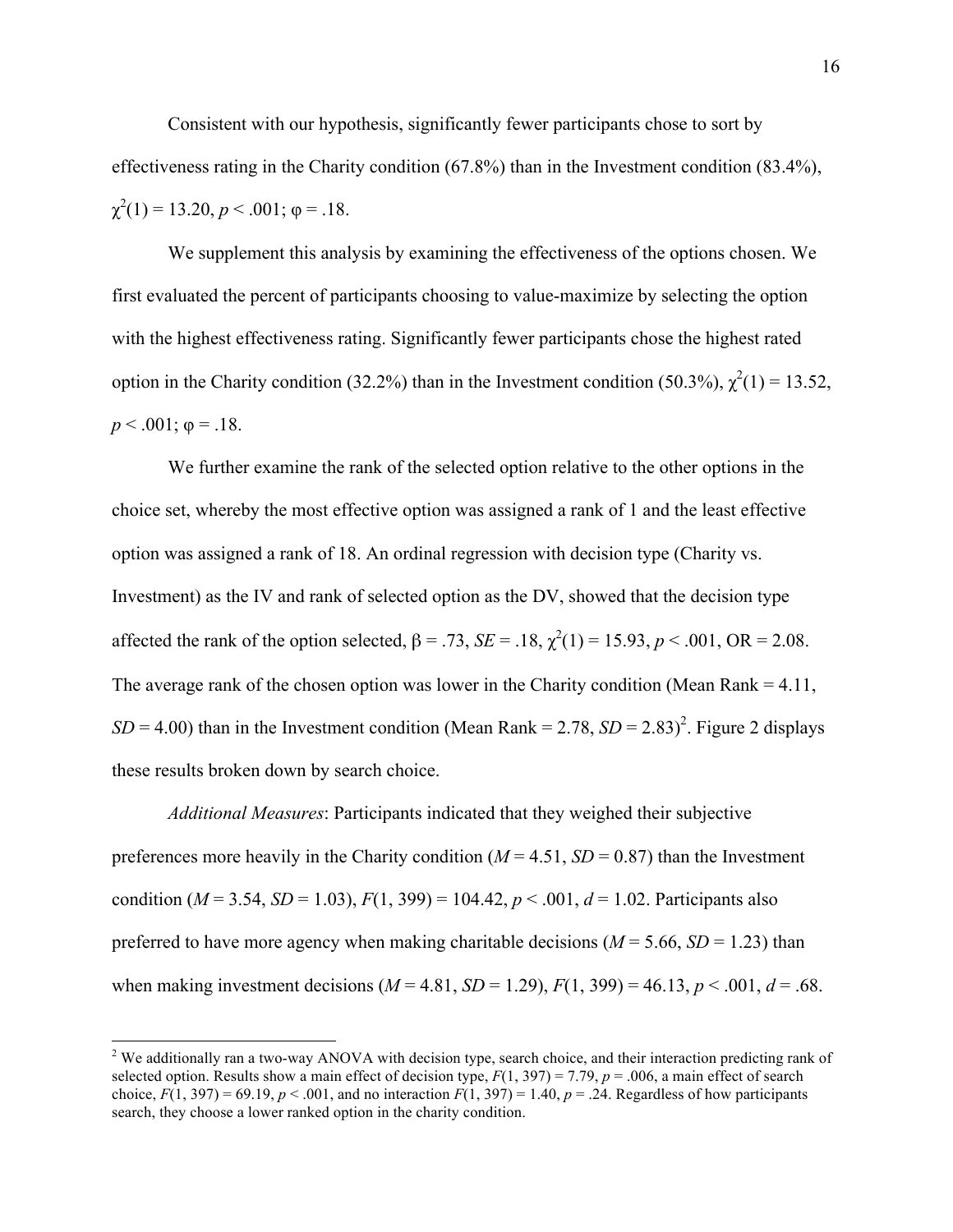

*Figure 2.* Mean rank of the selected option by condition and sort choice. Lower numbers (i.e., ranks closer to 1) indicate more effective options. Error bars represent 95% confidence intervals.

There was no statistically significant difference between subjective knowledge for charitable decisions ( $M = 3.87$ ,  $SD = 1.51$ ) and investment decisions ( $M = 3.62$ ,  $SD = 1.59$ ),  $F(1, 399) =$ 2.68,  $p = 0.10$ ,  $d = 0.16$ . Finally, participants believed that it is more possible to objectively rate the effectiveness of charities ( $M = 5.39$ ,  $SD = 1.23$ ) than the effectiveness of investments ( $M = 5.07$ ,  $SD = 1.19$ ,  $F(1, 399) = 7.27$ ,  $p = .007$ ,  $d = .27$ .<sup>3</sup> This suggests that people are not utilizing effectiveness ratings less for charitable decisions, because they believe charities are less objectively evaluable (Inbar, Cone, & Gilovich, 2010).

*Mediation Analysis:* We conducted a multiple mediation analysis using the bootstrap method with 5,000 samples to test what psychological factors drive participants' sort choice decision (SPSS Process Macro, Model 4; Hayes, 2013). The model included decision type ( $0 =$ 

<sup>&</sup>lt;sup>3</sup> Across studies, we found varying results on this measure. For instance, in Study 2b, there was no difference between charities and investments on this measure. However, in the pilot survey, participants reported that it was more possible to rate investment decisions based on effectiveness than charities (see supporting materials).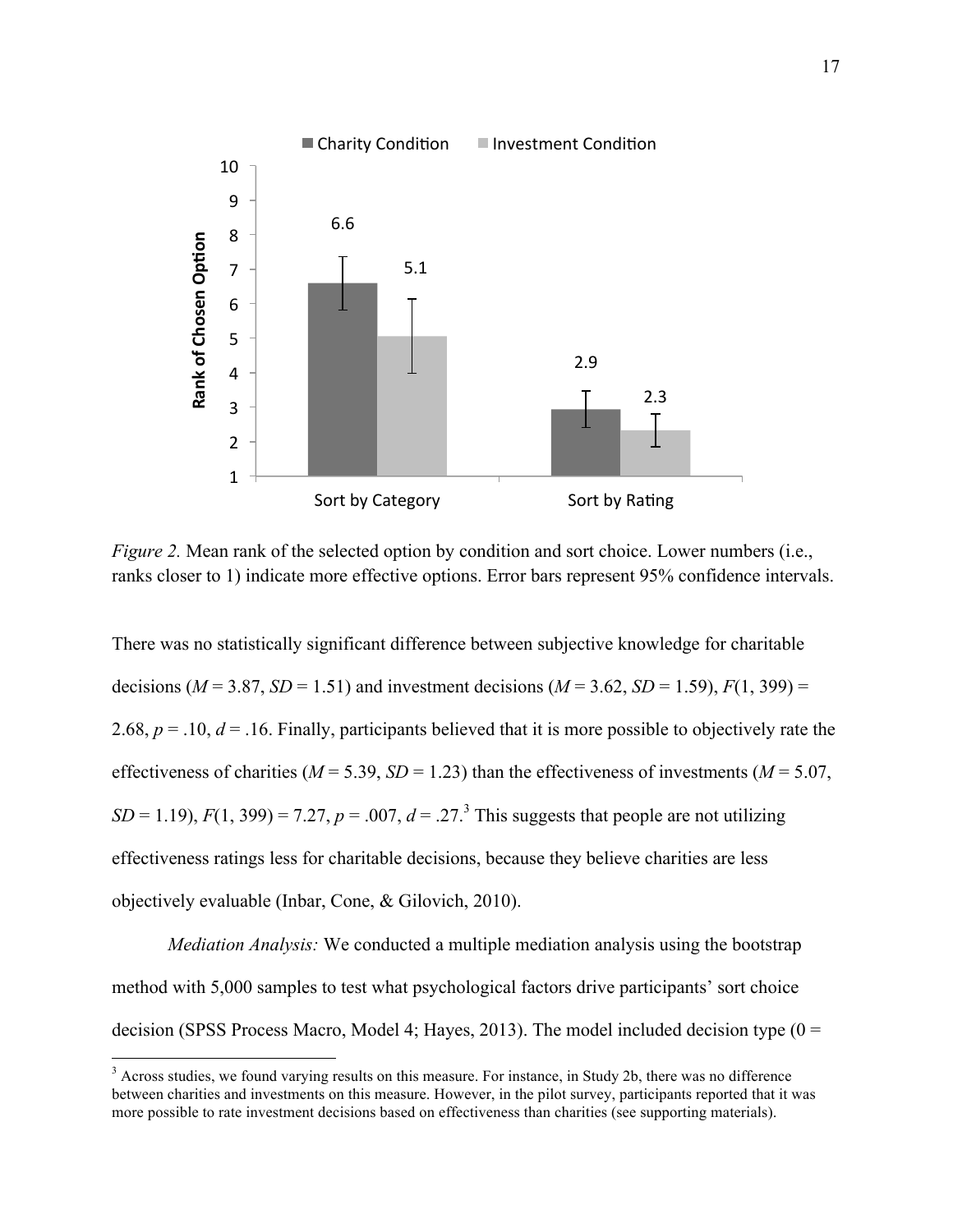investment decision,  $1 =$  charity decision) as the IV, and sort choice as a binary DV ( $0 =$  search by effectiveness rating,  $1 =$  search by category type). We included the Subjective Preferences, Preference for Agency, Subjective Knowledge, and Possible to Rate measures as independent mediator variables. Results show a significant indirect effect only on the Subjective Preferences measure (Indirect Effect =  $0.68$ ;  $95\%$  C.I. = [0.34, 1.11]). Relative to investment decisions, when making charity decisions, individuals increase the weight placed on subjective preferences ( $a =$ 0.97,  $SE = .10$ ,  $p < .001$ ), and the more weight placed on subjective preferences, the more likely participants were to sort by category type ( $b = 0.69$ ,  $SE = .16$ ,  $p < .001$ ). Once controlling for the mediator, the effect of decision type on search choice, from  $c = 0.87$ ,  $SE = .24$ ,  $p < .001$  to  $c' =$ 0.25,  $SE = 0.29$ ,  $p = 0.38$ , suggesting full mediation. We did not find significant mediation for the Preference For Agency (Indirect Effect =  $0.04$ ;  $95\%$  C.I. =  $[-0.16, 0.25]$ ), Subjective Knowledge (Indirect Effect =  $0.05$ ; 95% C.I. =  $[-0.01, 0.17]$ ), or the Possible to Rate (Indirect Effect =  $-0.03$ ; 95% C.I. = [-0.14, 0.03]) measures, as indicated by indirect effects that include zero.

### Discussion

In Study 2 we find that participants are less likely to sort information by effectiveness ratings for charities than they are for investments. Moreover, participants were less likely to value-maximize for investments, regardless of search choice.

To further test the robustness of these results, we ran an additional study that directly assigned participants to the search by category condition of Study 2. We again found that fewer participants chose the highest rated charity (22.0%) than the highest rated investment (51.3%),  $\chi^2(1, N = 224) = 20.58$ ,  $p < .001$ ;  $\varphi = .30$  (Supporting Materials, Study S1). It is also possible that participants are more likely to satisfice for charities than investments, and these results would not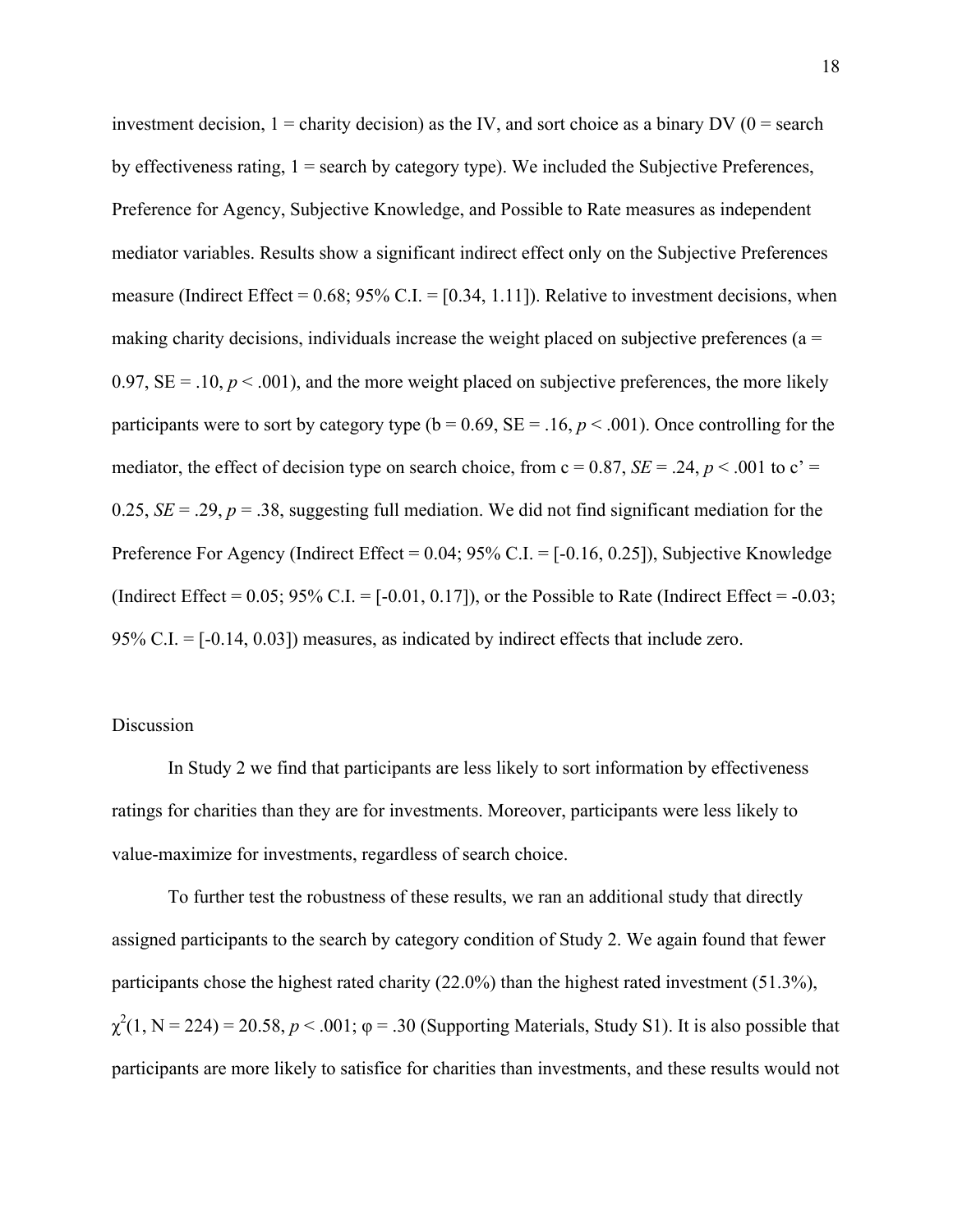replicate in small choice sets. Yet when we ran a study that presented participants with choice sets containing only three options, we again find that significantly fewer still chose the highest rated charity option (46%) than the highest rated investment (64%),  $\chi^2(1, N = 201) = 6.91$ ,  $p =$ .009,  $\varphi$  = .19 (Supporting Materials, Study S2).

In the next set of studies, we investigate features of the choice context that influence participants' likelihood of selecting an option that maximizes social welfare.

# STUDIES 3A & 3B: DECREASING DIFFERENTIATION INCREASES VALUE MAXIMIZATION

Studies 3a & 3b examine how the composition of a choice set affects participants' likelihood of selecting a charity that maximizes effectiveness. We expect that when individuals are faced with highly differentiated options, their tastes are more likely to align with one cause more than the others, and will select such an option at the expense of maximizing effectiveness. Study 3a examines this hypothesis using real donation behavior and presents participants with a set of charities, one of which has been endorsed by an effective altruism organization. Studies 3b replicates these findings in a more controlled setting and utilizes QALY (Quality Adjusted Life-Years), a standardized measure of an intervention's effectiveness to evaluate options.

#### Study 3a Method

We recruited 405 participants from Mechanical Turk (mean age  $= 36.8$ ; gender  $= 47.7\%$ male, 51.9% female, .5% did not disclose). Participants first completed a short data entry task that involved translating numbers into words (e.g., "632" into "six hundred thirty-two"). After completing the task, participants learned that as a thank you, we would donate \$0.20 to a charity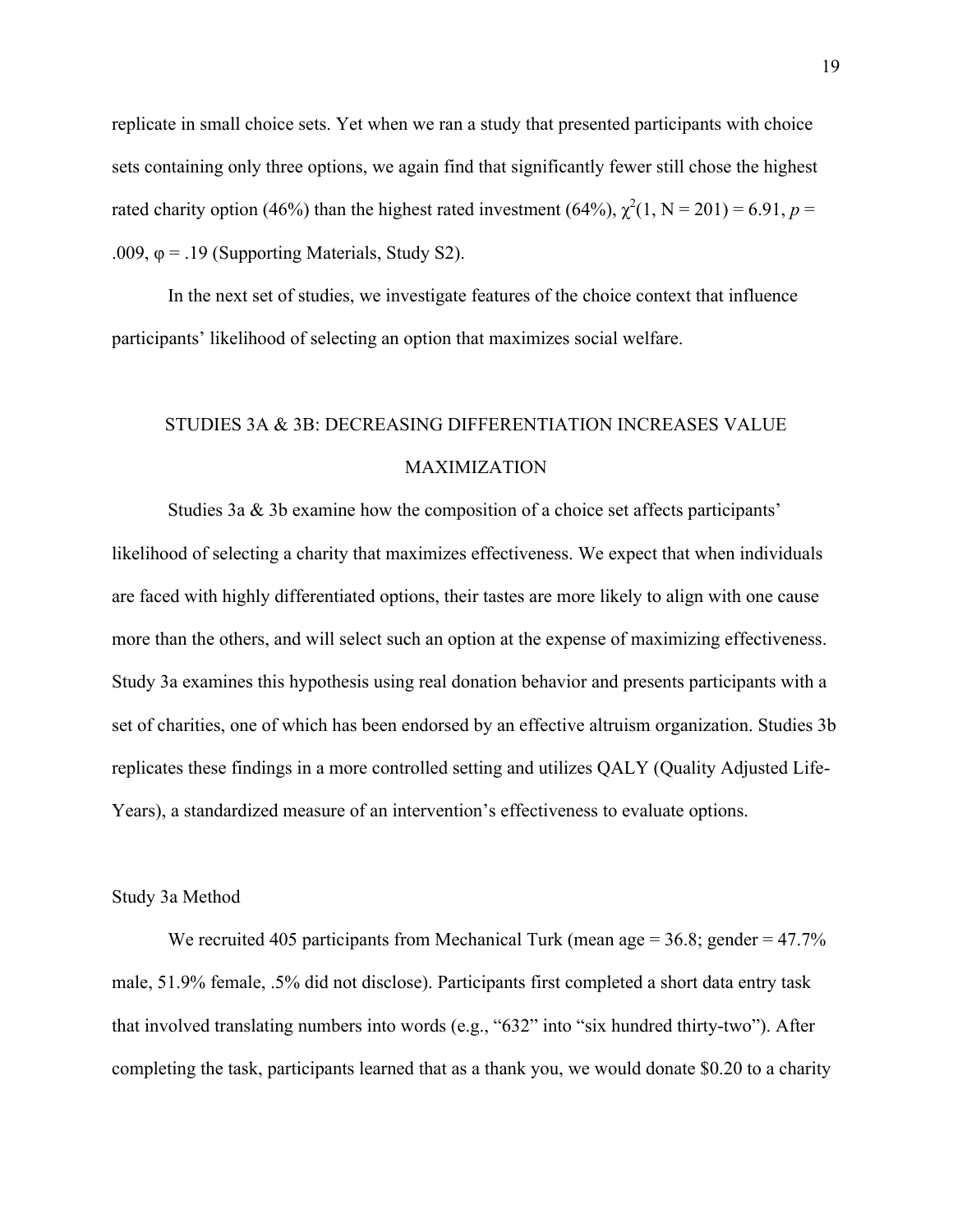on their behalf, and that they would have their choice of donating this bonus to one of three charities. Participants also read that we had consulted organizations (specifically, GiveWell.org and TheLifeYouCanSave.org) to identify charities that are deemed to be highly effective, and do the greatest amount of good for each dollar donated.

Participants then viewed a table consisting of the three charities. The name of the charity, the type of charity, and a short description of each charity was displayed in the table, along with a column indicating whether the charity had been identified to be highly effective.

Those in the Single-Category Condition chose between three charities all belonging to the same underlying cause (either three blindness, three children's health, or three clean water charities). Those in the Mixed-Category Condition chose between three charities all belonging to different underlying causes (one blindness, one children's health, and one clean water charity). Regardless of condition, only one of the three options was identified as being highly effective. The presentation order of the options was fully randomized (See Appendix C for a full list of charities and a sample of the stimuli shown). Participants then made their selection. All the information provided to participants was accurate, and donations were made to charities in accordance with each participant's choice.

#### Study 3a Results

Consistent with our hypothesis, significantly fewer participants selected the option endorsed by effective altruism organizations in the Mixed Category condition (41.3%) than in the Single Category condition (54.3%),  $\chi^2(1) = 6.87$ ,  $p = .009$ ,  $\varphi = .13$ .

#### Study 3b Method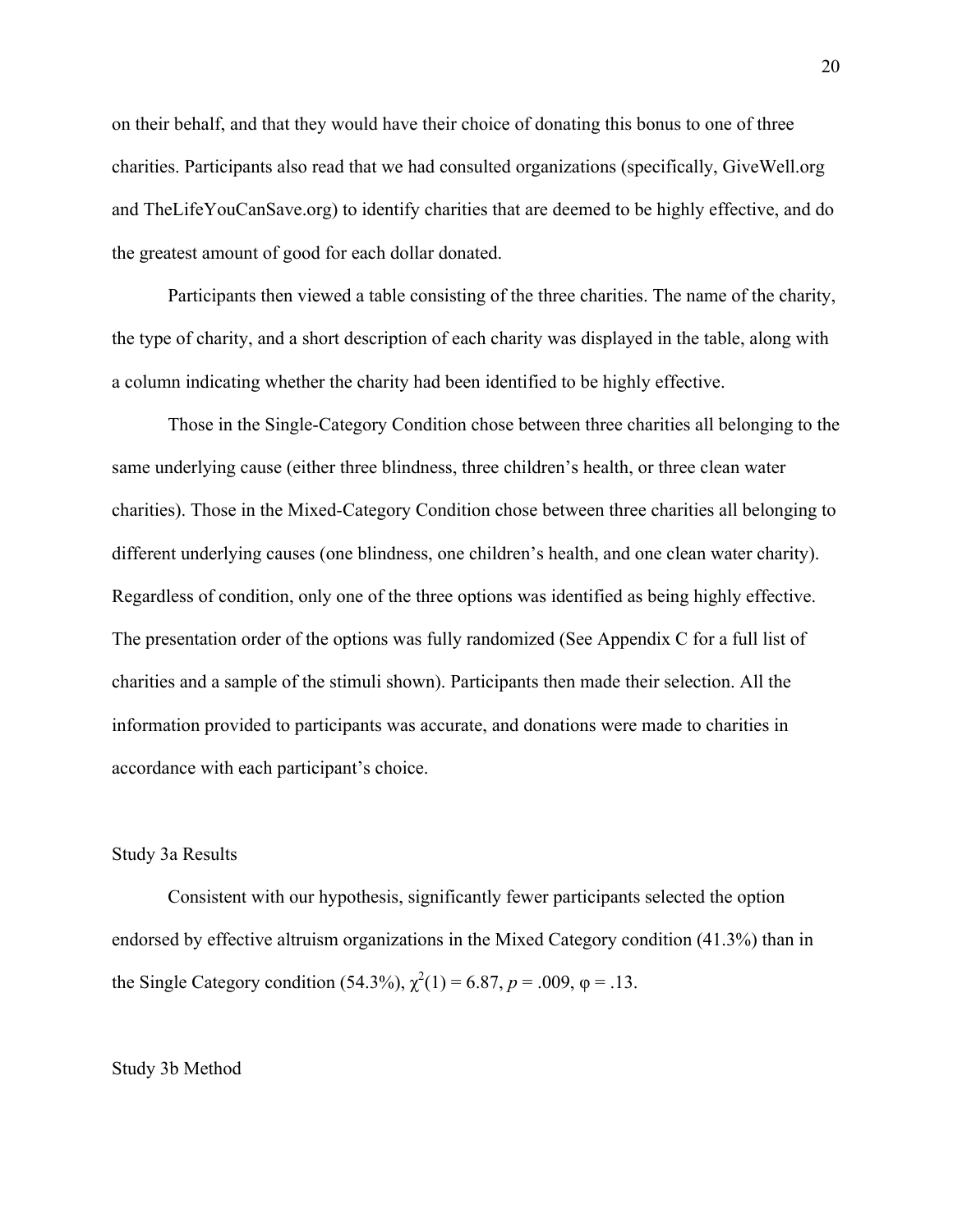We recruited 304 participants from Mechanical Turk (mean age  $= 30.4$ ; gender  $= 66.4\%$ ) male, 32.6% female, 1% did not disclose). Participants imagined they decided to donate \$250 to a charity through a website recommended by a friend. They were told that the website reports QALY statistics for each charity, defined as follows: "QALY stands for quality-adjusted lifeyear, and represents the number of years of life that would be added to someone in need by a charity's intervention. Specifically, the website lists QALY per ten thousand dollars donated. Thus, a  $QALY = 10$  means that for every ten thousand dollars donated, an individual in need will gain ten years of healthy living to their life."

We created three different categories of charities (Food & Water; Health & Medicine; International) and three options per category, for a total of nine options (see Appendix D). In the Single Category condition, participants were presented with three options belonging to a single category type. In the Mixed Category condition, participants were presented with three options, such that one option was randomly selected from each of the three category types. Each option was given a randomly determined QALY rating between 10 and 20. Thus, we randomly assigned options to effectiveness ratings. Only the name, the category, and the QALY of each option was displayed (e.g., "Medical Goods Initiative | Category = Health & Medicine | QALY = 18"). The presentation order of the options was also randomized.

#### Study 3b Results

We examined which options participants chose across the two conditions. Significantly fewer participants selected the top-ranked option (i.e., the option with the highest QALY rating) in the Mixed Category condition (69.3%) than in the Single Category condition (84.1%),  $\chi^2(1)$  = 9.33,  $p = .002$ ,  $\varphi = .18$ . In contrast, significantly more participants selected the middle-ranked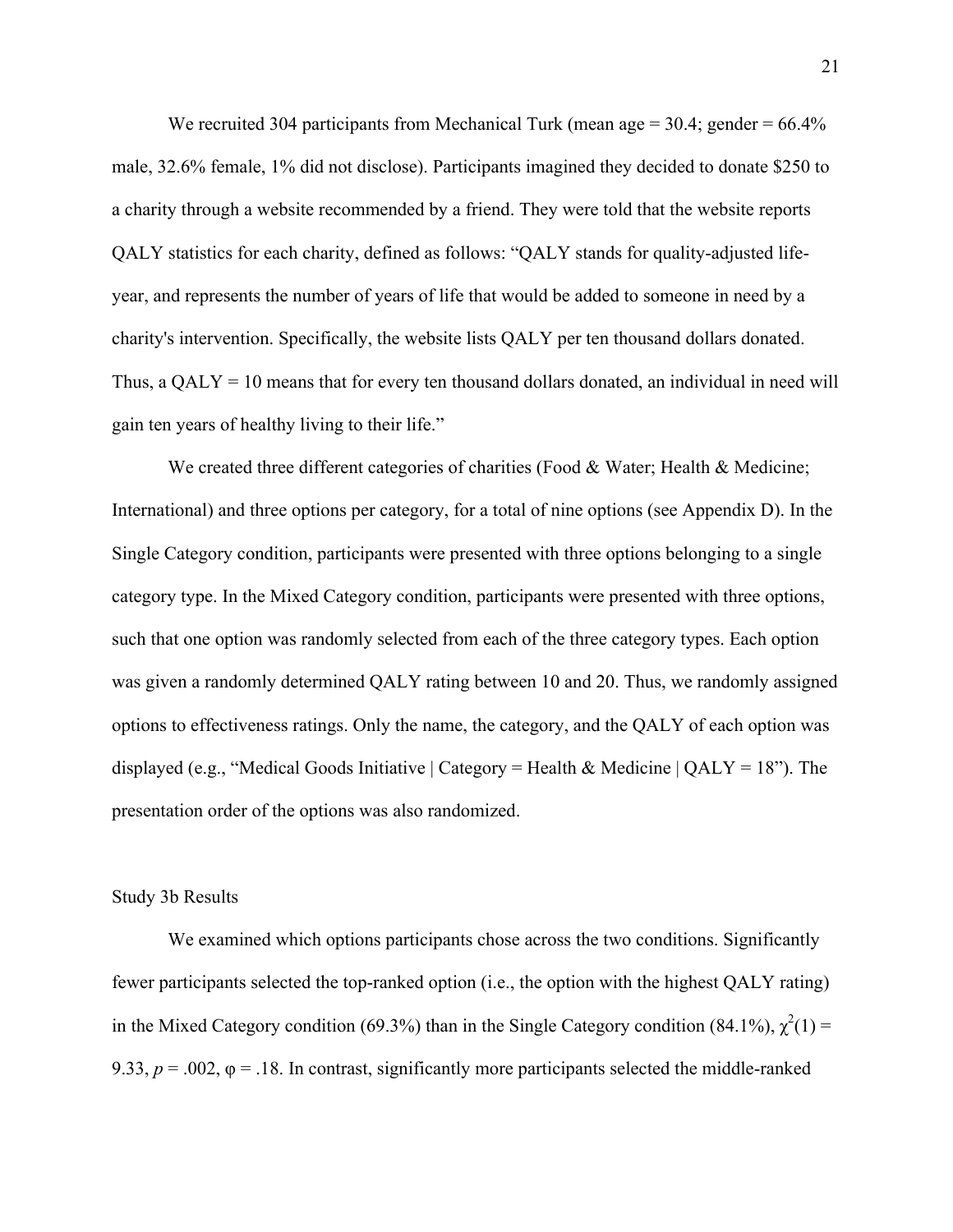option in the Mixed Category condition (22.9%) than in the Single Category condition (9.9%),  $\chi^2(1) = 9.29$ ,  $p = .002$ ;  $\varphi = .17$ . There was no significant difference in selection of the option with the lowest-ranked option (Mixed Category = 7.8% vs. Single Category = 6.0%),  $\chi^2(1) = 0.42$ ,  $p =$ .52;  $φ = .04$ .

We supplement this analysis by computing the rank of the option selected in terms of its QALY relative to the QALY rating of the other options. To assess whether the choice set composition affected which option participants selected, results were analyzed with an ordinal regression, with choice-set condition as the IV and QALY rank of the chosen option as the DV. Results show that those in the Single Category condition chose higher-ranked options than those in the Mixed Category condition,  $β = 0.81$ ,  $SE = 0.28$ ,  $χ<sup>2</sup>(1) = 8.31$ ,  $p = .004$ , OR = 2.24.

### Discussion

Together, these studies show that when the options within a choice set are highly differentiated, an individual's tastes are more likely to align with one cause more than the others, and will select that cause at the expense of maximizing effectiveness. We further document these results with both real (Study 3a) and hypothetical (Study 3b) donation decisions.

# STUDY 4: INCREASING RESPONSIBILITY TOWARDS THE AFEECTED INCREASES VALUE MAXIMIZATION

In Study 4, we investigate circumstances in which people may be more likely to utilize effectiveness ratings when allocating resources to help others. One reason why individuals may feel licensed to select a charitable option that they personally prefer is that they do not face personal consequences for their actions, and are thus less sensitive to outcomes that affect others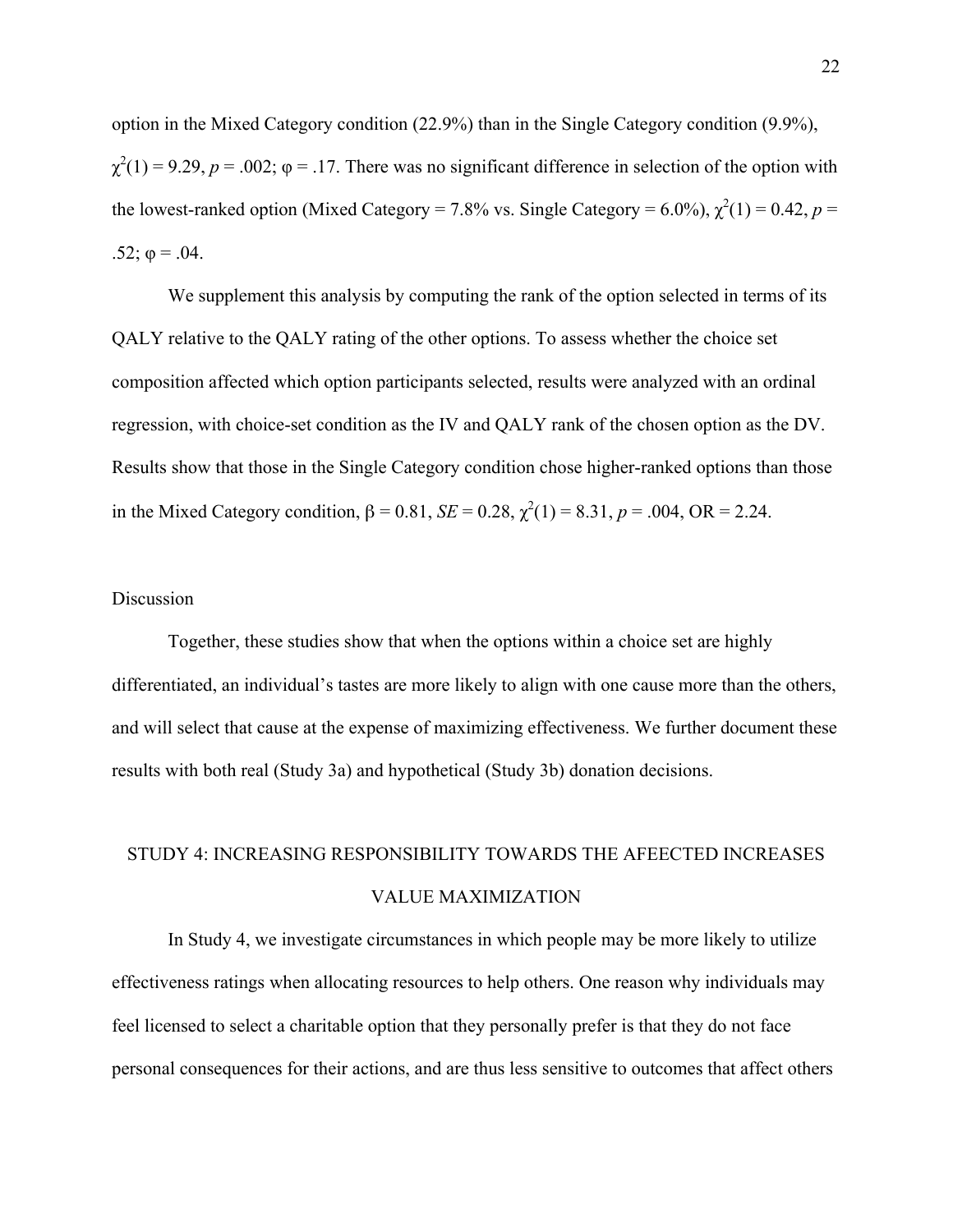compared to the self (Imas, 2014). For instance, earlier, we found that people are more likely to utilize outcome information for investments than charities. With investment decisions, individuals make less money if they choose an ineffective investment. In contrast, individuals do not directly experience the consequences when donating to charity, and thus feel permitted to select an option that does not maximize expected social welfare.

However, when individuals assume a role of responsibility to a larger group, they may face personal consequences for their decisions. For example, when acting on behalf of a larger organization, individuals may be expected to make a justifiable decision that appeals to all stakeholders, not just the tastes of the decision-maker.

In this study, we examine if people are more likely to maximize the social welfare when they assume a role of responsibility towards the affected parties. To test this, we experimentally manipulate the role that participants adopted while making a resource allocation decision. We additionally manipulate the presence or absence of effectiveness information. We do not expect role to affect choices when effectiveness information is absent. However, when effectiveness information is present, we expect that participants would be more likely to utilize effectiveness information when they assume a role of responsibility for the organization than if they are an independent donor.

#### Method

We recruited 419 participants (Mean age  $= 27.4$ ; Gender: 36.5% male, 61.8% female, 1.7% did not disclose) from a behavioral lab subject pool in the United Kingdom.

We conducted a 2 (Role: Donor vs. Medical Center President)  $\times$  2 (Effectiveness Information: Present vs. Absent) between-subjects design. Participants assigned to the Donor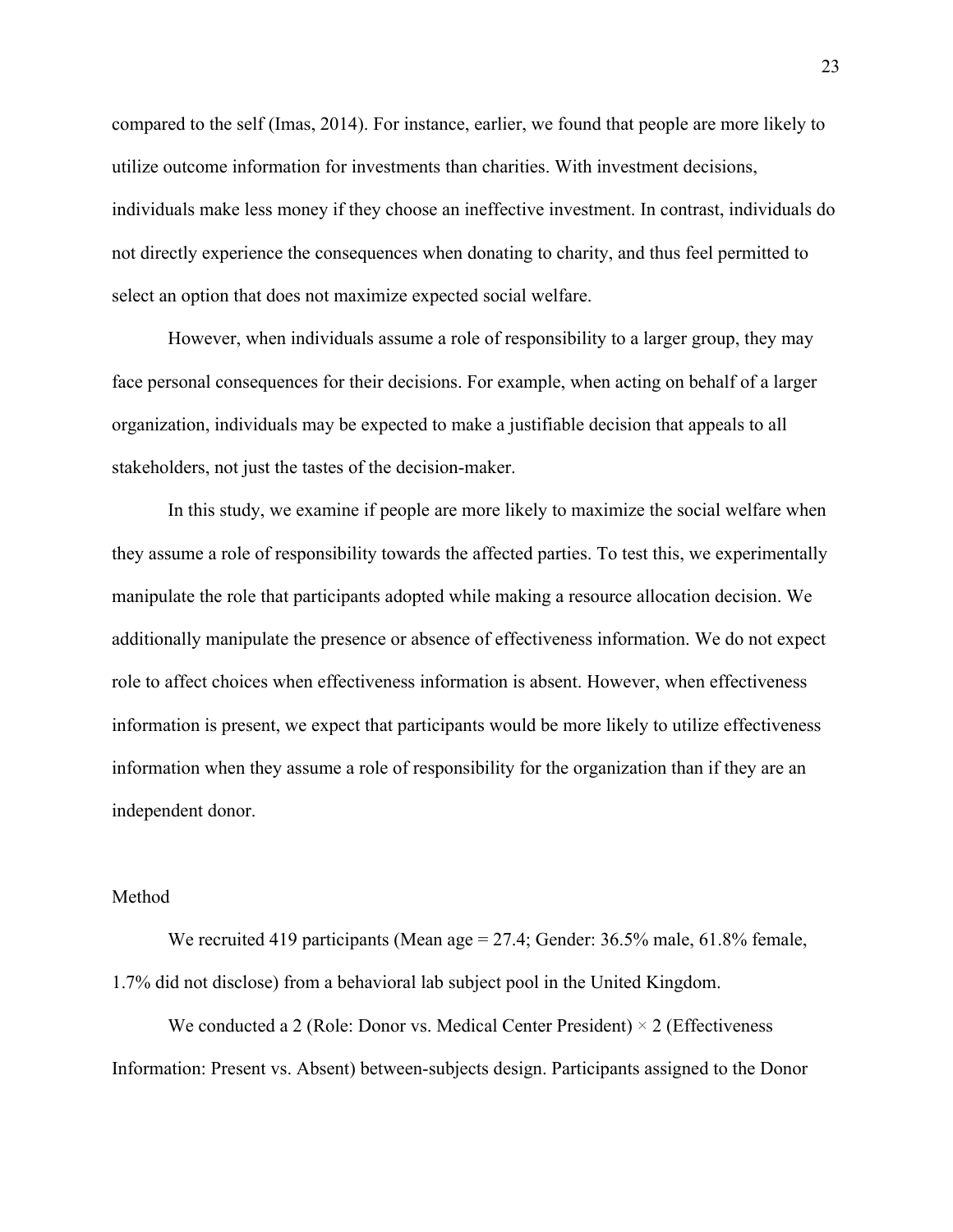condition imagined that they lived near a local medical research center. Participants assigned to the President condition imagined that they were the President of a local medical research center. They were then told (President Condition in brackets): "Because the stock market has done well, you have [the research center has] more cash than usual. You would like to help by making a donation to medical research [As President, it is part of your job to allocate these funds to conduct additional medical research.]." They were then told that they could select one research group in the medical center to allocate the cash.

Participants in the Effectiveness Ratings-Present condition then proceeded to read about an independent research firm that specializes in analyzing patient benefits for the medical research community. The firm evaluated research departments on a scale from 0 to 100, whereby the higher the number, the more effective additional funds would be for helping patients. Participants were then given their choice between allocating funds to one of three departments, with effectiveness ratings provided for each department (Arthritis [Rating = 92]; Heart Disease  $[Rating = 86]$ ; Cancer  $[Rating = 74]$ ). These ratings were purposefully selected so that the most intuitively appealing choice was rated as the least effective (Cancer), and the least appealing choice was rated as the most effective (Arthritis), thereby creating a tension between the option that would be most personally gratifying and the option that would be value-maximizing.

Participants in the Effectiveness Ratings-Absent condition did not read about the independent research firm, and were simply presented with the same three options, with no mention of effectiveness ratings.

Results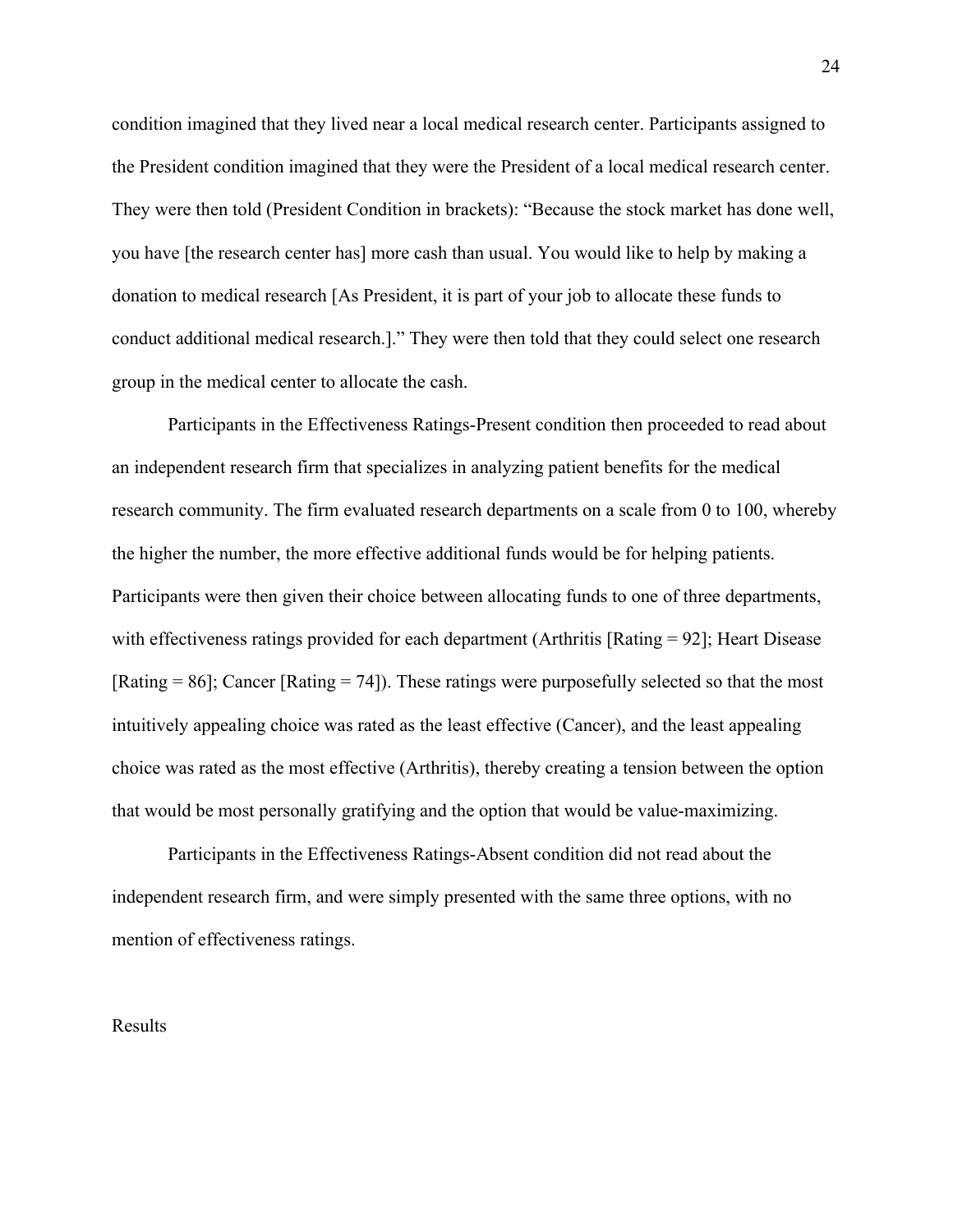We conducted an ordinal regression with Role (Donor vs. President), Effectiveness Ratings (Present vs. Absent), and their interaction in a model to predict the rank of chosen option. Results revealed a significant Role  $\times$  Effectiveness Ratings interaction,  $\chi^2(1) = 3.95$ ,  $p =$ .047. To probe this interaction, we ran separate ordinal regressions for the Effectiveness Ratings-Absent and Effectiveness Ratings-Present conditions. When the effectiveness ratings were absent, the assigned role did not significantly affect the option that participants chose,  $\beta = .05$ ,  $SE = .27$ ,  $\chi^2(1) = 0.03$   $p = .87$ ,  $OR = 1.05$ . However, when the ratings were present, participants in the President condition were significantly more likely to select a higher-rated options than those in the Donor condition,  $β = .79$ ,  $SE = .26$ ,  $χ<sup>2</sup>(1) = 9.70$ ,  $p = .002$ ,  $OR = 2.20$ . Figure 4 displays these results.



*Figure 4:* Percent of participants choosing to fund a department as a function of their role (Donor vs. President) and whether effectiveness information was provided. The effectiveness ratings of options were only known to those in the Effectiveness Ratings-Present condition. Effectiveness information has a bigger impact on the choices that people make when placed in the role of a President than when placed in the role of a donor.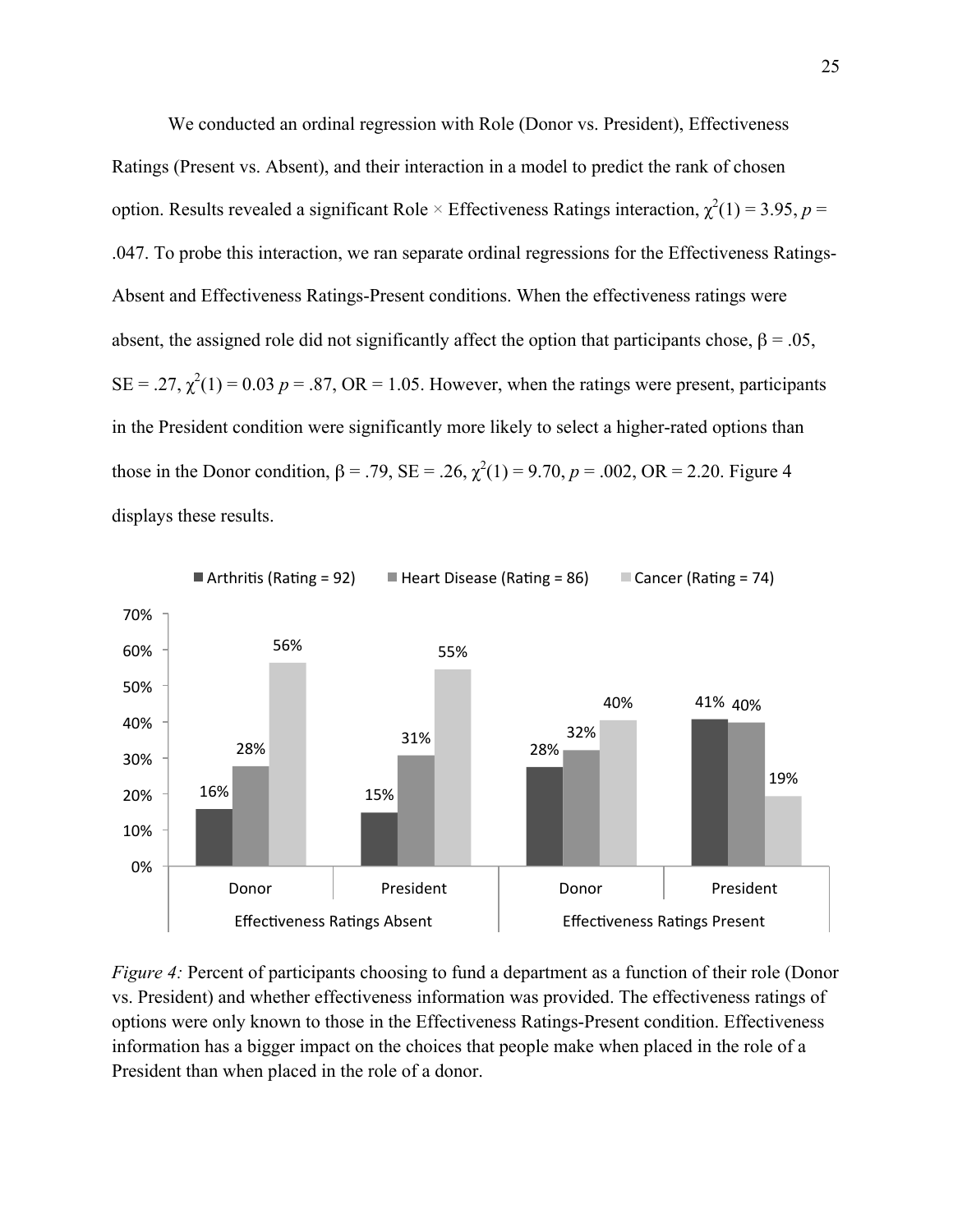**Discussion** 

Study 4 shows that individuals are more likely to donate to an ineffective charity when they make a personal decision. However, when they assume a role in which they are responsible towards the affected parties, they are more likely to utilize effectiveness ratings. One may wonder if participants in this study preferred to donate to aid deadly diseases (cancer, heart disease) as opposed to a non-deadly one (arthritis). However, this cannot explain why they were less likely to utilize effectiveness ratings in the donor condition compared to the President condition. In the next study, we extend these results to examine how people judge others who either utilize or disregard effectiveness information when making decisions.

# STUDY 5: IS SELECTING A LOW-EFFECTIVENESS OPTION CONSIDERED A BAD DECISION?

In study 5, we examine how individuals judge the decisions of others who select either a relatively effective or ineffective option. The purpose of this study is two-fold. First, we test whether external judges recognize the validity of effectiveness ratings as a guide to charitable decisions. If so, then individuals who choose a highly effective option will be seen as making a higher quality and more altruistic decision than those who select effective less effective option. That is, we expect that people will acknowledge that selecting a highly effective option is indicative of making a good decision.

Second, we examine if individuals who make independent donations are evaluated differently than those who are responsible to others. If so, then the main effect described above should be moderated by accountability. In particular, we expect that those who are directly accountable for the well-being of others will be viewed particularly harshly for choosing to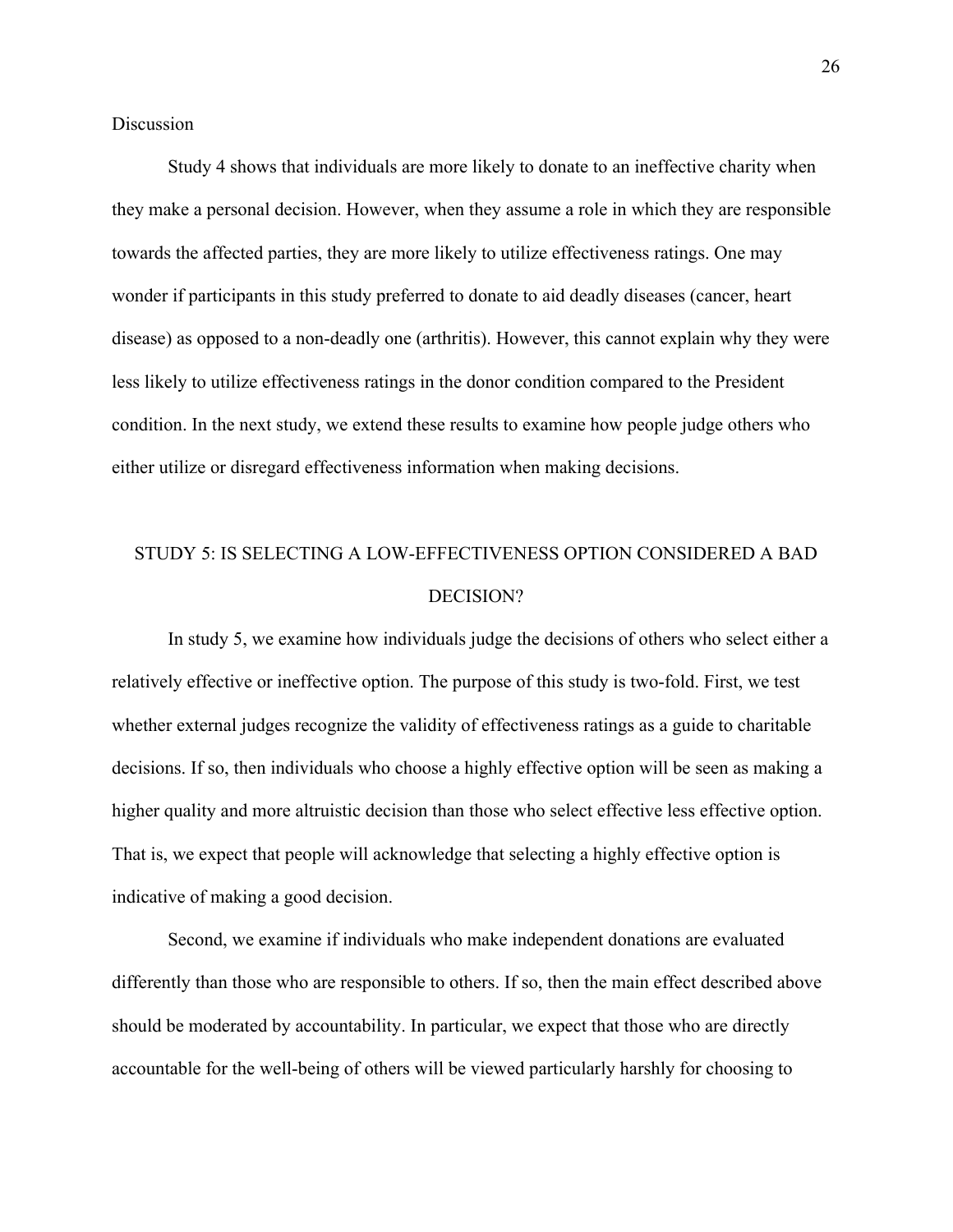allocate funds to an ineffective option. In contrast, for personal contributions, we expect that individuals will be given more leeway to make a decision that they subjectively prefer.

#### Method

We recruited 227 participants (Mean age  $= 23.5$ ; Gender: 33.5% male, 65.6% female, 0.9% did not disclose) from a behavioral lab pool at a Northeastern university. We conducted a 2 (Role: Donor vs. Medical Center President)  $\times$  2 (Choice: Most Effective Option vs. Least Effective Option) between-subjects design.

Participants read a scenario about Mr. Peterson, an individual who was allocating money to a local medical research center. In the Donor condition, participants read that due to recent stock market gains, Mr. Peterson was looking to donate money to a department within the medical center. In the President condition, participants read that Mr. Peterson was the President of the medical research center, and that due to recent stock market gains, he was looking to allocate surplus funds to a department within the medical center.

In all conditions, participants then read about an independent research firm that evaluates the effectiveness of departments in the same fashion as the previous study. Participants were presented with a list of three departments (Elderly Care, Heart Disease, and Arthritis), the rating for each department, and which department Mr. Peterson ultimately chose to fund. Mr. Peterson either chose the top-rated option or the bottom rated option. We varied whether elderly care or arthritis was the top-rated option to account for the possibility that people believe funding a specific department is particularly important for a President of a medical center. This manipulation had no effect on any of our DVs, thus we collapse across this factor when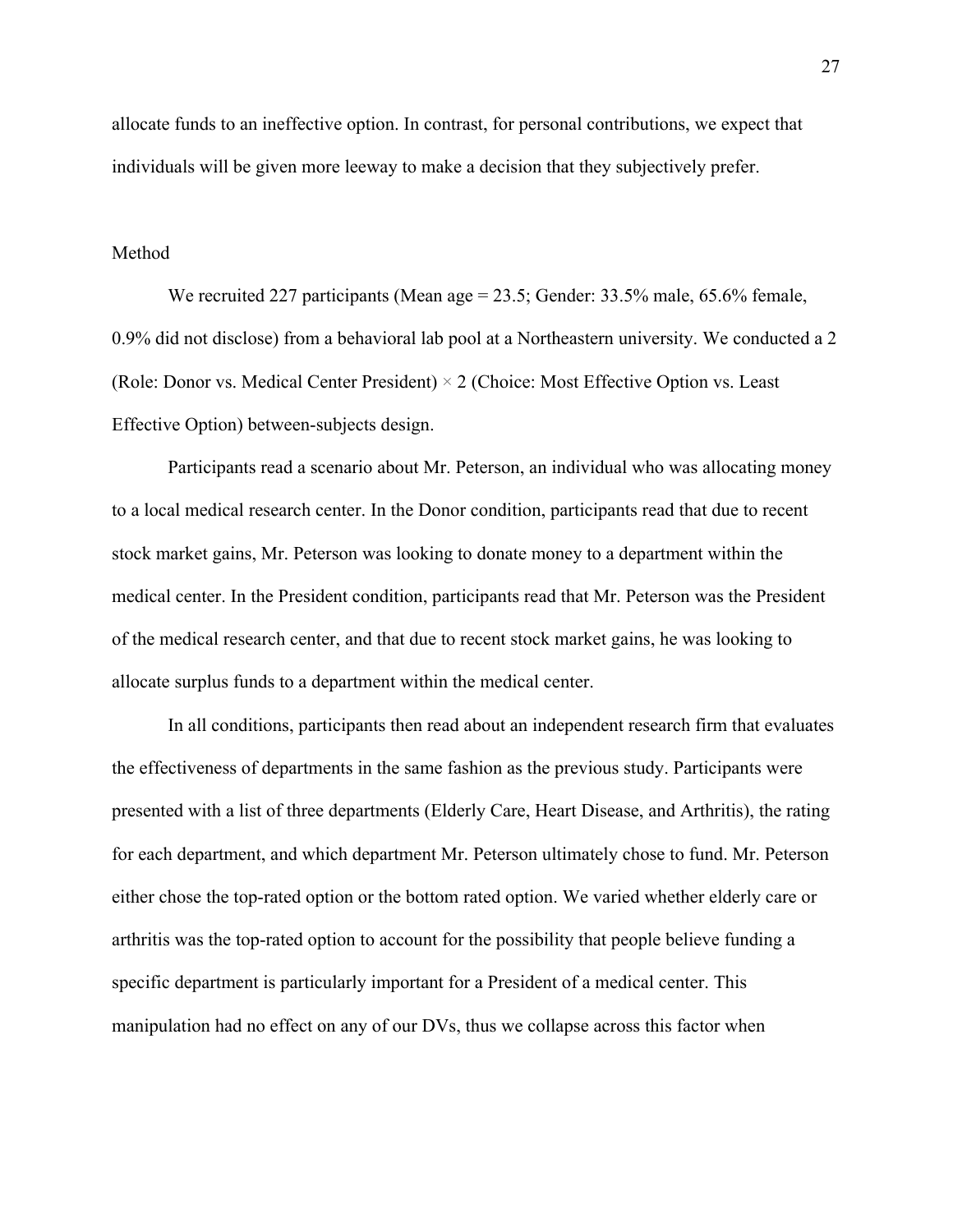presenting our analyses. Heart disease was held constant as the middle option and was never chosen by Mr. Peterson.

Participants then evaluated the extent to which they thought the decision was responsible, appropriate, and thoughtful on a scale ranging from  $1 =$  "Not at all" to  $7 =$  "Very much so". These were averaged to create a three-item Perceived Decision Quality measure ( $\alpha$  = .92). Participants also evaluated the extent to which they thought the decision was ethical, selfish (reverse coded), and good on the same seven-point scale. These were averaged to create a threeitem Perceived Altruism measure ( $\alpha$  = .72).

### Results

*Perceived Decision Quality*: A two-way ANOVA revealed a significant Role  $\times$  Choice interaction,  $F(1,223) = 6.64$ ,  $p = .01$ ,  $\eta^2 = .03$ . In both the President and the Donor conditions, participants felt that Mr. Peterson's decision was of lower quality when he selected the least effective option over the most effective option. However, the drop in decision quality was significantly greater when he was President  $(M_{\text{MostEffectiveOption}} = 5.65, SD = 1.07 \text{ vs.})$ *M*<sub>LeastEffectiveOption</sub> = 3.89, *SD* = 1.35),  $t(114) = 7.64$ ,  $p < .001$ ,  $d = 1.46$ , than when he was a donor  $(M_{\text{MostEffectiveOption}} = 5.56, SD = 1.09 \text{ vs. } M_{\text{LeastEffectiveOption}} = 4.83, SD = 1.30), t(109) = 4.09, p <$ .001,  $d = .61$ . Figure 5 displays these results.

*Perceived Altruism*: A two-way ANOVA revealed a significant Role  $\times$  Choice interaction,  $F(1,223) = 10.23$ ,  $p = .002$ ,  $\eta^2 = .04$ . In both the President and the Donor conditions, participants felt that Mr. Peterson's decision was less altruistic when he selected the least effective option over the most effective option. However, this difference was greater when Mr. Peterson was President ( $M_{MostEffectiveOption} = 5.75$ ,  $SD = 0.86$  vs.  $M_{LeastEffectiveOption} = 4.30$ ,  $SD =$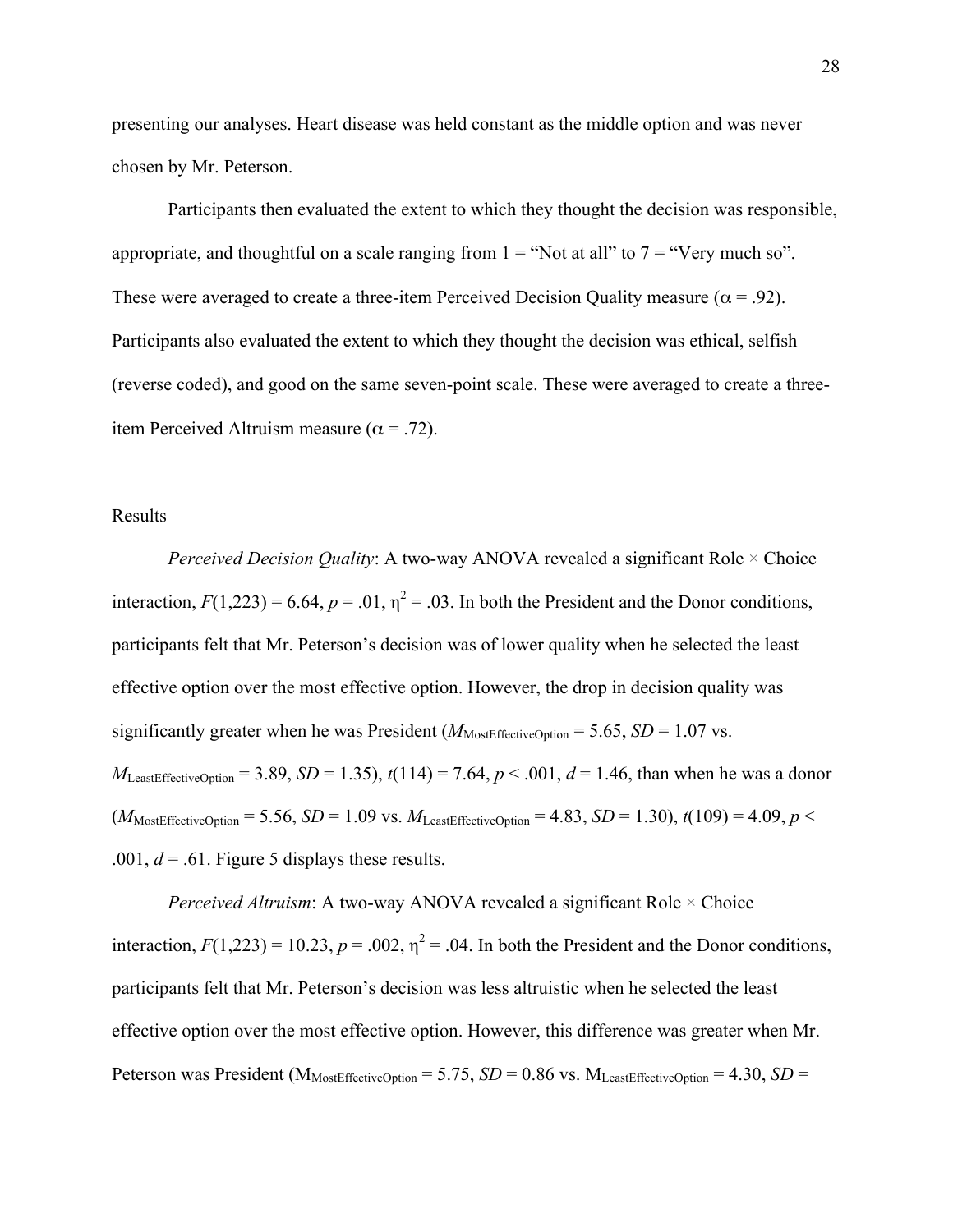1.09),  $t(114) = 7.85$ ,  $p < .001$ ,  $d = 1.49$ , than when he was a donor (M<sub>MostEffectiveOption</sub> = 5.78, *SD* = 0.91 vs.  $M_{Least EffectiveOption} = 5.19$ ,  $SD = 1.00$ ),  $t(109) = 3.30$ ,  $p = .001$ ,  $d = .62$ .



*Figure 5:* Participants made more negative evaluations of a decision to allocate funds to the least effective option when evaluating the President of a medical center than when evaluating a donor to the medical center. Error bars represent 95% confidence intervals.

## Discussion

This study shows that people believe others have made a worse decision when they choose an option that is relatively ineffective than one that is relatively effective. Regardless of Mr. Peterson's role, he was deemed to make a poorer decision when he donated to an ineffective charity. We further find that people judge those who choose a less effective option more harshly when those individuals are accountable for their actions. In other words, people give voluntary donors more leeway to help in the way that they personally prefer rather than to help the charity that will do the most good.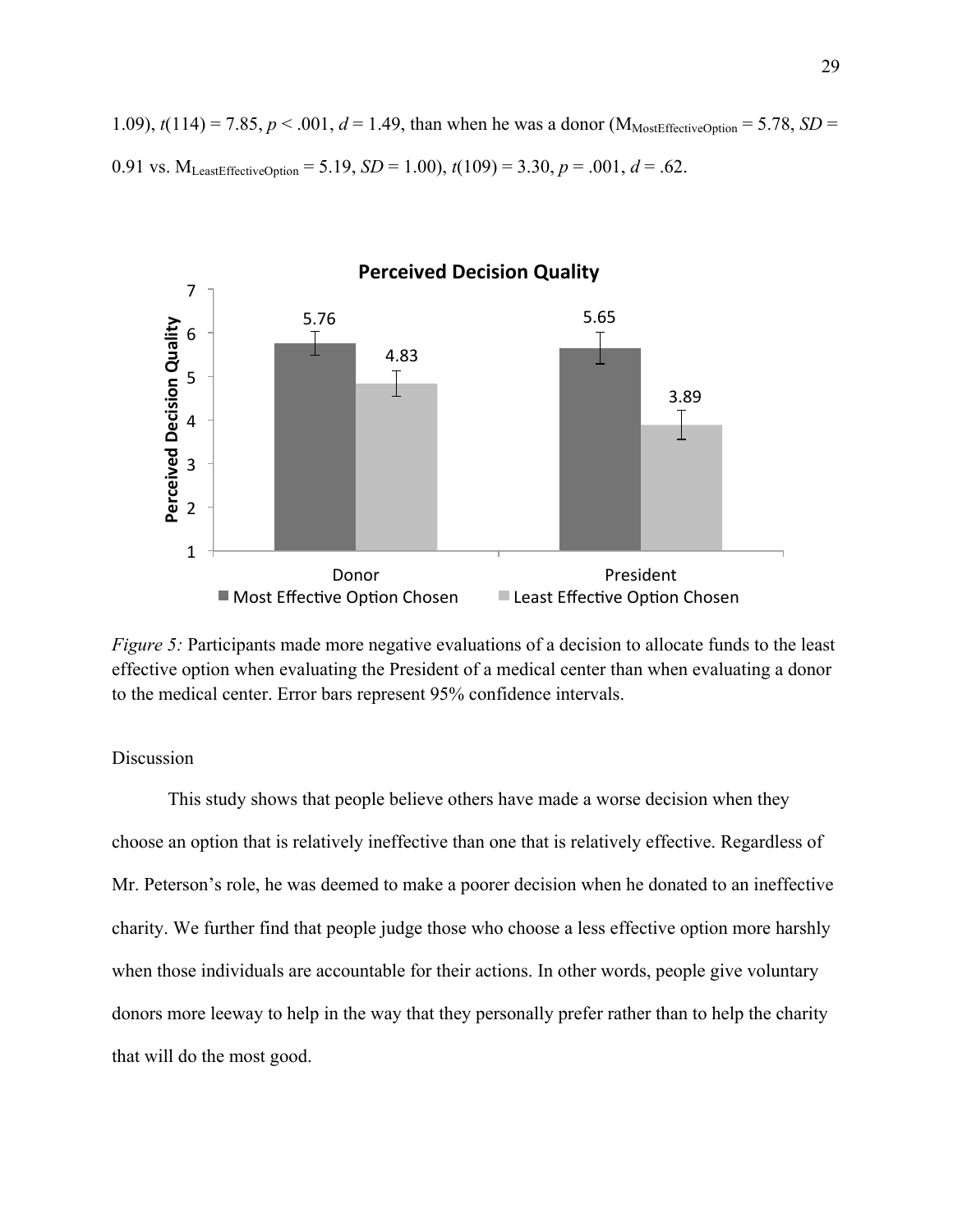#### GENERAL DISCUSSION

The studies reported here show that individuals generally view utilizing personal tastes to be normatively appropriate when choosing among charities, even when there exists a transparently more effective option. When effectiveness information is available, people often discount the information and select an option that they personally prefer. We find that individuals are less likely to weigh effectiveness information for charities compared to investments, and that increasing the diversity of the options reduces likelihood of selecting an option that maximizes effectiveness. We additionally find that individuals are more likely to use effectiveness information when they are in a position of responsibility to those affected, and that those who are in a position of responsibility are also judged more harshly for selecting an option that does not maximize effectiveness.

#### Evidence for "Warm Glow" Giving

These findings are consistent with models of "warm glow" giving, which argue that individuals gain utility from performing generous acts, and are less sensitive to the utility created by those acts (Andreoni, 1988, 1989, 1990). As a result, donations are frequently allocated to the causes that are emotionally gratifying, as decision makers seek to maximize positive feelings resulting from doing good deeds at a minimal cost to the self. Indeed, the results from Study 1 suggest that people view it to be appropriate to donate based on one's emotional feelings above and beyond considerations of what will do the most good.

Donating to charities can be emotionally gratifying for a number of reasons. Individuals may derive pleasure from donating to causes that provide material and reputational benefits (e.g., supporting public goods they benefit from; donating to obtain a building's naming rights;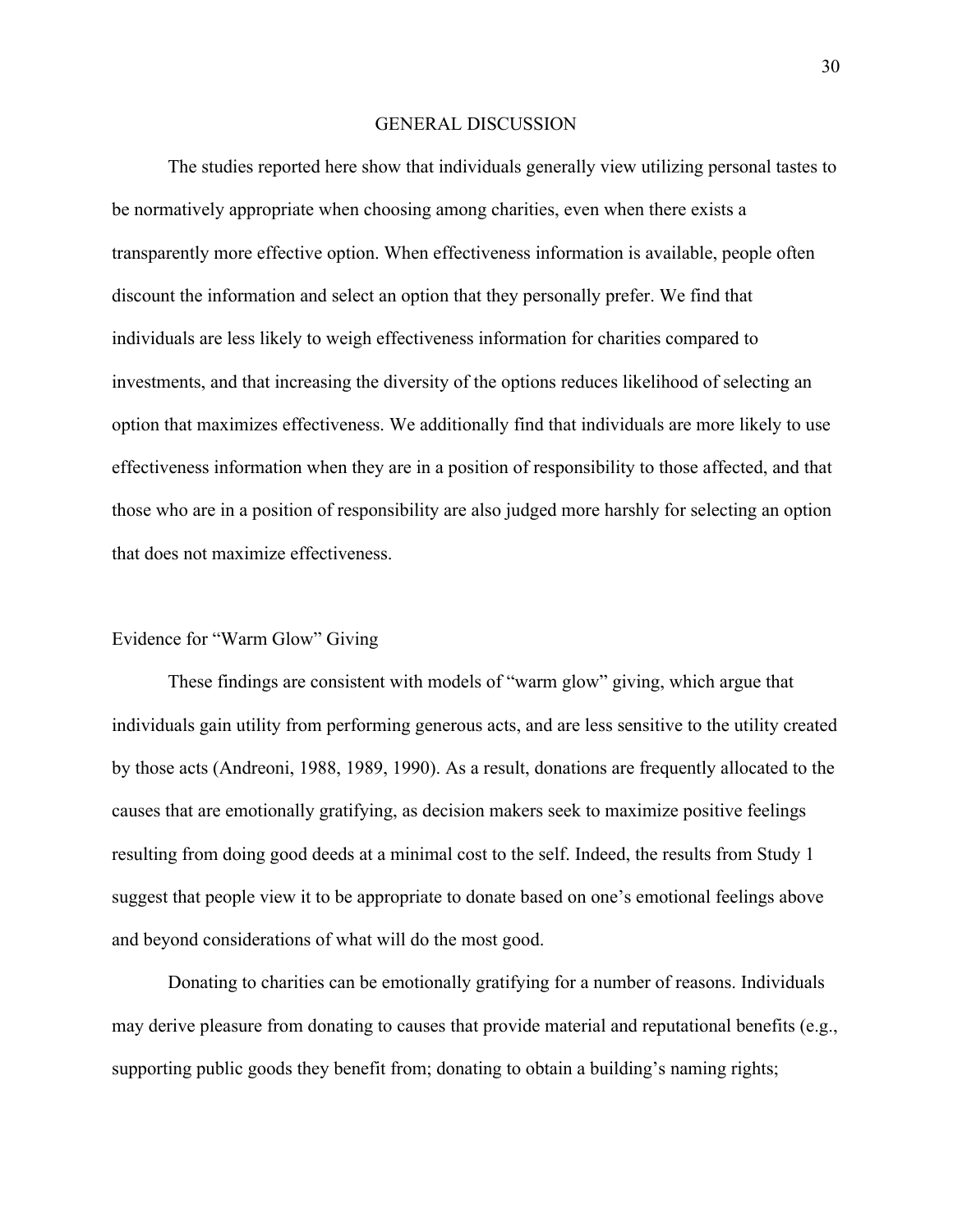Lacetera & Macis, 2010), that satisfy emotional states (e.g., relieving distress from being exposed to an emotionally evocative cause; Cialdini, et al., 1997), or in order to uphold a value or principle other than minimizing harm (e.g., out of a sense of duty or loyalty towards helping in-group members; Graham, Haidt  $\&$  Nosek, 2009). Each of these factors can cause individuals to deemphasize effectiveness when making charitable decision.

Our studies further suggest that warm glow giving may be particularly prevalent because donors are not held personally responsible for the impact of their giving. One proposed solution, therefore, is to make donations more public and transparent in hopes to create a "culture of giving" that rewards those who donate high amounts to effective causes (Kraft-Todd et al., 2015; Singer, 2009). In Study 5, we found that donors who chose to support an ineffective charity were seen as making a less altruistic decision than those who chose to support an effective charity, suggesting that making charitable donations and effectiveness ratings public could provide reputational incentives for people to donate towards highly effective causes. However, one caveat to this finding is that we did not supply a reason for why the individual chose a poorly rated option. It is possible that if the donor said he chose the charity in order to support research for a disease that harmed a loved one, individuals may view those who selected a loweffectiveness option to be just as altruistic—or more so—as those who chose a highly-rated one (but see Lin-Healy & Small, 2012). Study 1 suggests that simply stating that an individual has an emotional connection with a cause may be enough to justify donating to a less effective option.

Moreover, a culture of giving requires that individuals be open and transparent about their donations. However, donations tends to be private, and individuals who voluntarily publicize their own good deeds are often seen as motivated by reputational concerns, which can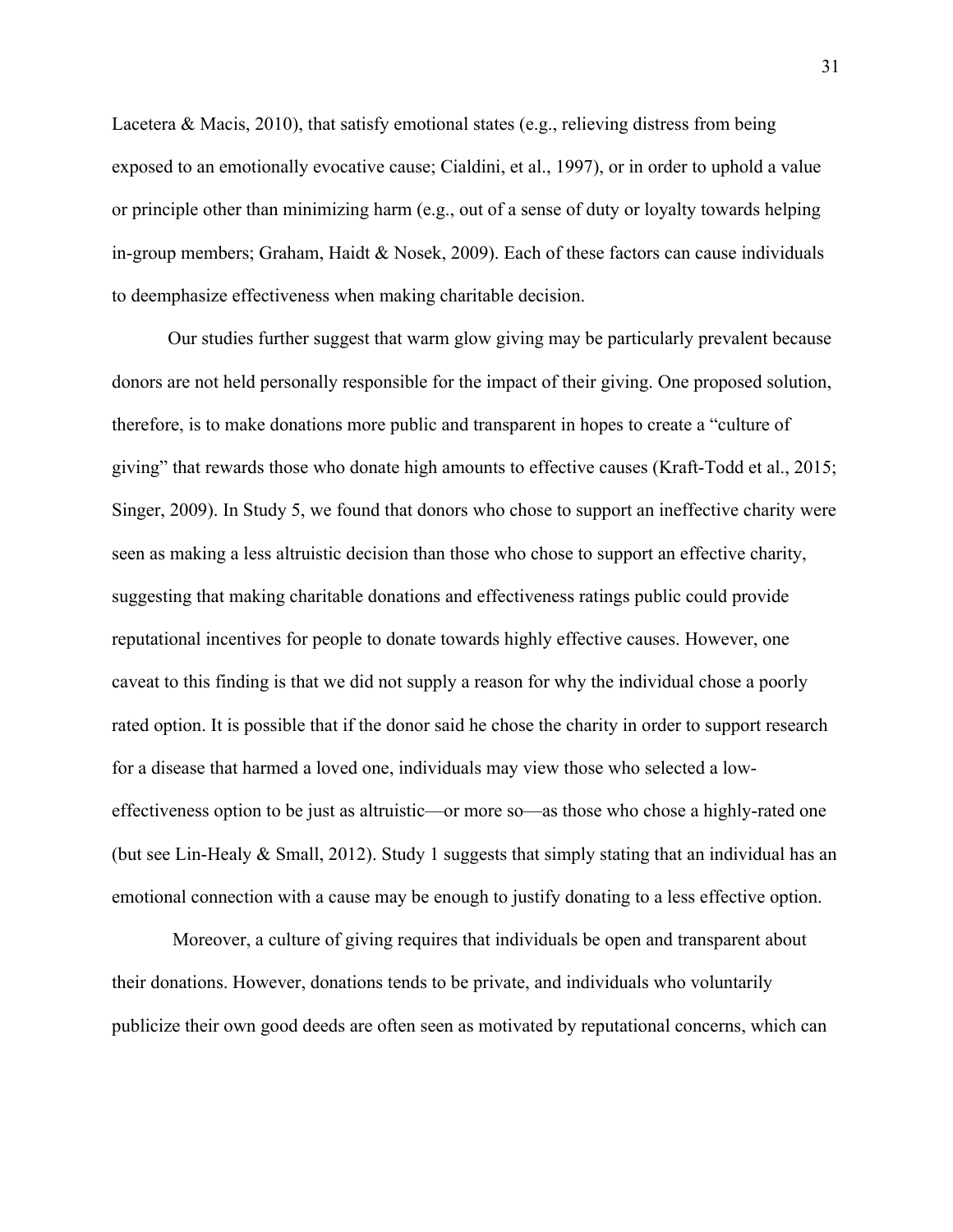backfire (Berman et al., 2015). While creating a culture of giving has the potential to improve charitable outcomes, barriers exist to making this a reality.

#### Implications for "Effective Altruism"

Overall, our findings suggest that since people view their subjective preferences to be valid when donating to charity, the impact of providing effectiveness ratings to donors is likely to be muted. However, this does not mean that the effective altruism movement will be itself "ineffective." Rather, we find that some people do utilize effectiveness ratings when making a decision—across our studies, the number of participants who select the value-maximizing option was significantly greater than chance.

From a utilitarian standpoint, effective altruism can be considered a success as long as the welfare benefits produced from shifting preferences exceed the costs. Central to this calculation is how the presence of effectiveness information impacts donation rates. While effectiveness information may encourage reluctant donors to give by decreasing uncertainty regarding the consequences of a donation, it is possible that this information would reduce giving if it severs people's emotional connection to a cause and thereby inhibits them from opening their wallet to begin with (Small, Loewenstein & Slovic, 2007).

A recent study by Karlan and Wood (in press) suggests that responses to effectiveness information is heterogeneous, with some responding positively and others responding negatively. They found that when effectiveness information was added, those who donated small amounts in the past reduced their donations, whereas those who donated large amounts in the past increased their donations. The authors argue that small donors are "warm glow givers", whereby the additional information inhibited an emotional connection towards the cause, reducing their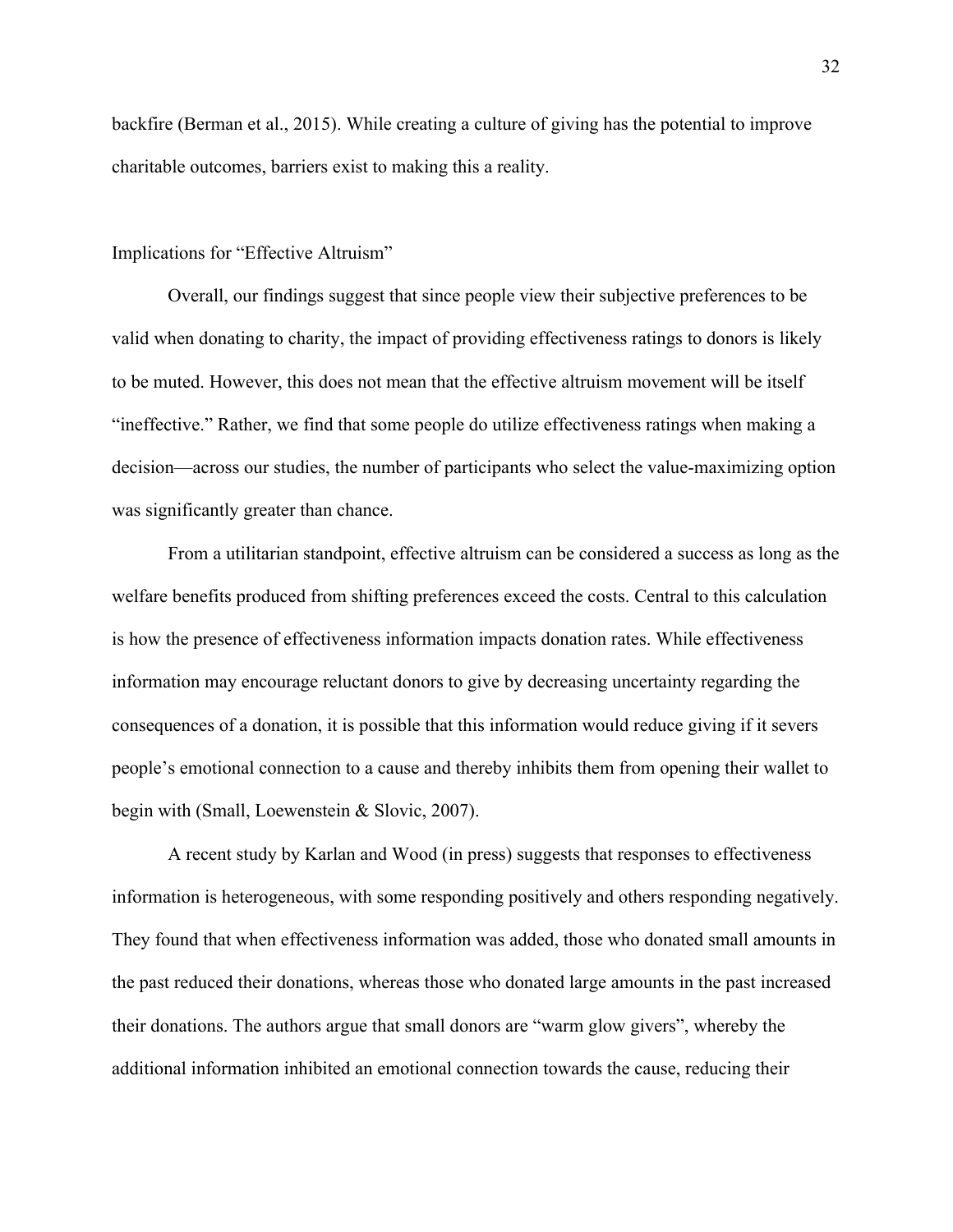tendency to donate. Large donors, in contrast, increased their donations when faced with favorable information regarding the effectiveness of a donation. When combined, these two effects canceled each other out, and there was no overall change in donation rates or amounts.<sup>4</sup>

Future research should investigate moderators that determine how effectiveness information impacts donation rates. For instance, donors may become discouraged upon finding out that their past donations were relatively ineffective, and disengage from donating in the future. To align their beliefs with their actions, they may additionally reject the validity of effectiveness information if past contributions were revealed to be ineffective (Bem 1972; Festinger, 1962). If so, then the movement may be better targeted to the young, who are less likely to have a history of donating to charity, and thereby may be more receptive to hearing the arguments put forth by the movement.

Some individuals may also disagree with the premises that the effective altruism movement stands on. For instance, some effective altruists endorse that one should treat all human life equally (Singer 2009, 2015). However, a consequentialist calculation may dictate that saving the life of a skilled doctor—who would in turn save the lives of others—may produce greater welfare gains than saving the lives of two accountants. Individuals may also believe that certain welfare comparisons are inherently incommensurable, such as determining the relative value of reducing animal suffering versus human suffering, reducing vision loss versus hearing loss, or helping a life for sure in the present versus the uncertain possibility of helping more lives in the future. One challenge effective altruists face is to convince people that, while quantifying these tradeoffs may be imperfect and require some amount of tolerance for error, doing so can

<sup>&</sup>lt;sup>4</sup> To investigate this further, we conducted four additional studies that examine how effectiveness information impacts donation rates or exerted effort in support of a charity. In two studies we found no significant effect of the presence of effectiveness information on donation rates. In the third, we found that effectiveness information reduced overall effort, but we failed to replicate this effect in a fourth study. Further investigation is warranted to identify when effectiveness information will impact donation rates and amounts.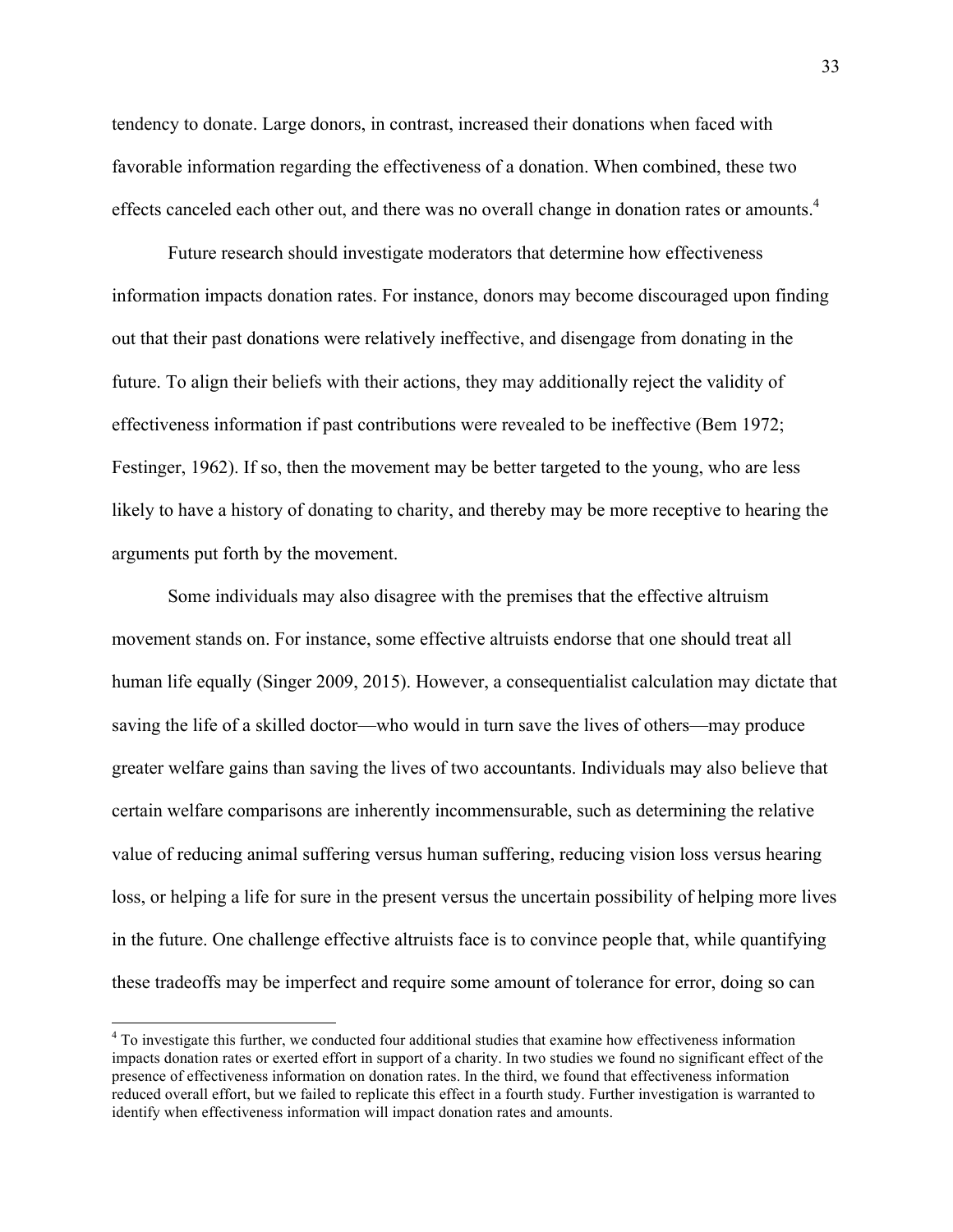engender more positive outcomes than relying on intuition alone. Indeed, recent writings of effective altruists argue that at the extremes, the cost-benefit analysis of helping those in the developing world are orders of magnitude greater than helping those in the developed world, making these concerns negligible (McCaskill, 2015; Singer, 2015).

In conclusion, the present research suggests that providing effectiveness information may not go far to convince people of their value. For effective altruists, success therefore requires an understanding of how best to change behavior. Our results present two possible paths: introducing better incentives to encourage effective giving (e.g., increasing accountability) and altering the decision context to nudge people to select more effective options. To this latter point, as of the writing of this article, on the website for TheLifeYouCanSave.Org, individuals can search for effective charities first by selecting what cause they would like to help before looking at the options within each type of cause. The site has also cleverly assigned a few charities to multiple categories. For instance, those who click on "humanitarian aid", "children" or "women and girls" will all be informed about Against Malaria which can fit in any of these categories. This way, individuals can match their preferences with a category and still be directed towards donating to highly effective charities. Future research can identify other avenues that encourage individuals to rely less on their tastes and intuitions and more on comparing outcomes when making charitable decisions.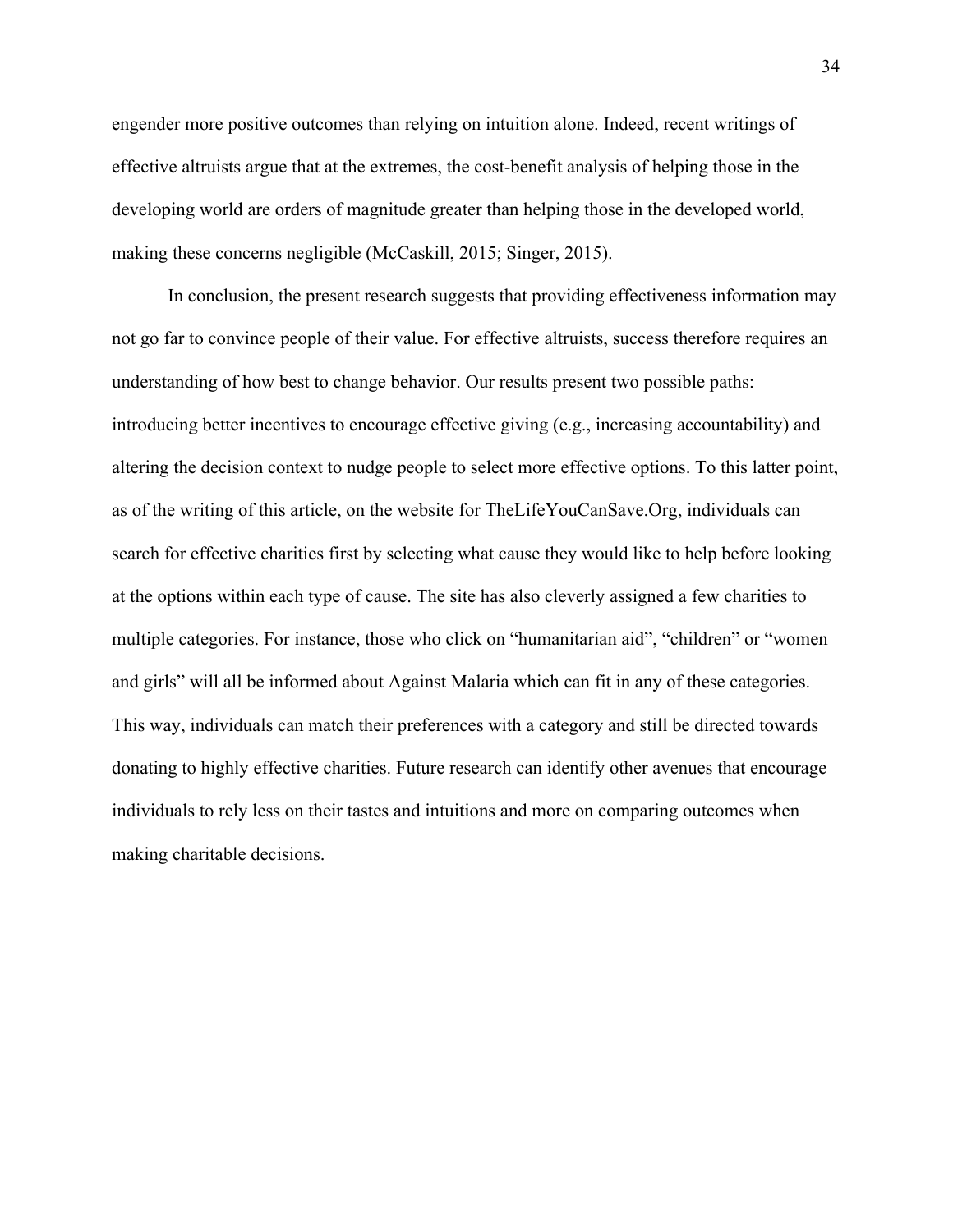#### REFERENCES

- Against Malaria (2016) *Donation Statistics*. Accessed from: https://www.againstmalaria.com/DonationStatistics.aspx
- Andreoni, J. (1988). Privately provided public goods in a large economy: The limits of altruism. *Journal of Public Economics*, 35(1), 57-73.
- Andreoni, J. (1989). Giving with impure altruism: Applications to charity and Ricardian equivalence. *The Journal of Political Economy*, 1447-1458.
- Andreoni, J. (1990). Impure altruism and donations to public goods: A theory of warm-glow giving. *The Economic Journal*, 100(401), 464-477.
- Barasch, A., Levine, E. E., Berman, J. Z., & Small, D. A. (2014). Selfish or selfless? On the signal value of emotion in altruistic behavior. *Journal of Personality and Social Psychology*, 107(3), 393-413.
- Baron, J. (1993). *Morality and Rational Choice* (Vol. 18). Springer Science & Business Media.
- Baron, J. (2005). *Thinking and Deciding*. Cambridge, MA: Cambridge University Press.
- Baron, J., & Szymanska, E. (2011). Heuristics and biases in charity, In D. M. Oppenheiemer & C. Y. Olivola (Eds.), *The Science of Giving: Experimental Approaches to the Study of Charity. (pp. 215-235)*. New York, NY: Psychology Press; US.
- Bem, D. J. (1972). Self-perception theory. *Advances in Experimental Social Psychology*, 6, 1-62.
- Berman, J. Z., Levine, E. E., Barasch, A., & Small, D. A. (2015). The braggart's dilemma: On the social rewards and penalties of advertising prosocial behavior. *Journal of Marketing Research*, 52(1), 90-104.
- Brehm, J. W. (1966). *A Theory of Psychological Reactance*. New York: Academic Press.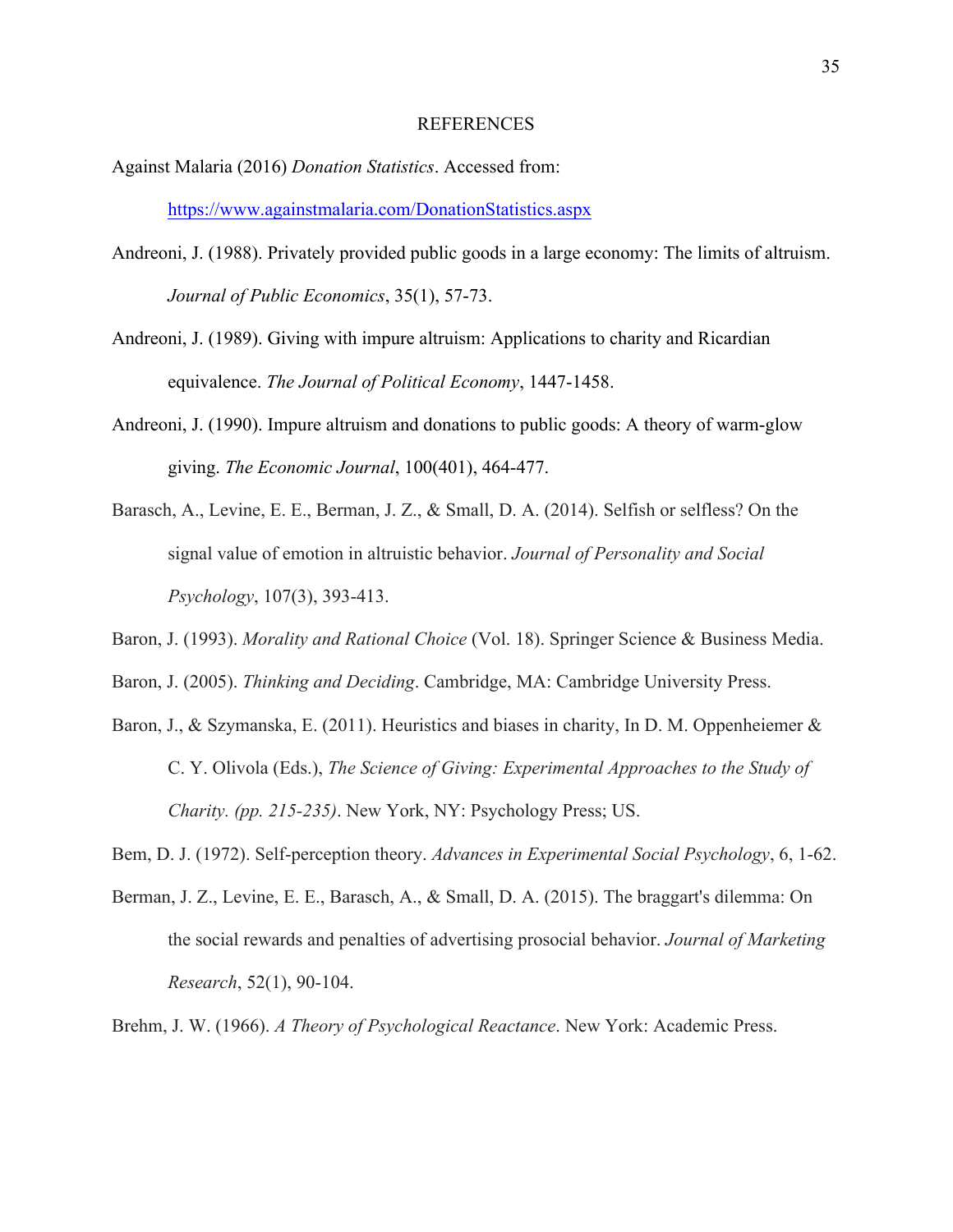- Caviola, L., Faulmüller, N., Everett, J. A., Savulescu, J., & Kahane, G. (2014). The evaluability bias in charitable giving: Saving administration costs or saving lives? *Judgment and Decision Makin*g, 9(4), 303-315.
- Cialdini, R. B., Brown, S. L., Lewis, B. P., Luce, C., & Neuberg, S. L. (1997). Reinterpreting the empathy-altruism relationship: When one into one equals oneness. *Journal of Personality and Social Psychology*, 73, 481–494.

Festinger, L. (1962). *A Theory of Cognitive Dissonance (Vol. 2).* Stanford University Press.

- Fetherstonhaugh, D., Slovic, P., Johnson, S., & Friedrich, J. (1997). Insensitivity to the value of human life: A study of psychophysical numbing. *Journal of Risk and Uncertainty*, 14(3), 283-300.
- Gneezy, U., Keenan, E. A., & Gneezy, A. (2014). Avoiding overhead aversion in charity. *Science*, 346(6209), 632-635.
- Graham, J., Haidt, J., & Nosek, B. A. (2009). Liberals and conservatives rely on different sets of moral foundations. *Journal of Personality and Social Psychology*, 96(5), 1029-1046.
- Harbaugh, W. T., Mayr, U., & Burghart, D. R. (2007). Neural responses to taxation and voluntary giving reveal motives for charitable donations. *Science*, 316(5831), 1622-1625.
- Hayes, A. F. (2013). *Introduction to Mediation, Moderation, and Conditional Process Analysis: A Regression-Based Approach*. Guilford Press.
- Hsee, C. K. (1996). The evaluability hypothesis: An explanation for preference reversals between joint and separate evaluations of alternatives. *Organizational Behavior and Human Decision Processes,* 67, 247–257.
- Imas, A. (2014). Working for the "warm glow": On the benefits and limits of prosocial incentives. *Journal of Public Economics*, 114, 14-18.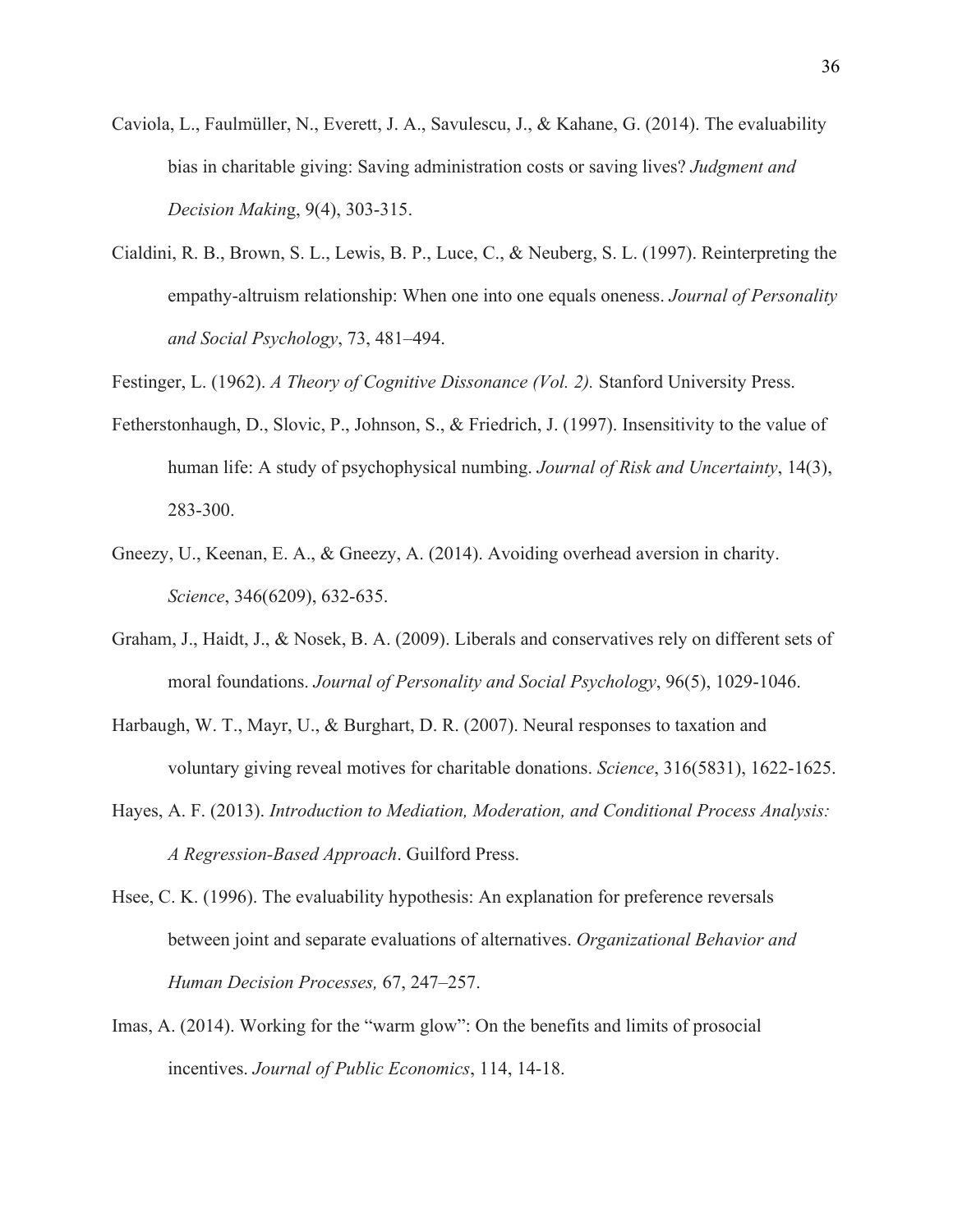- Inbar, Y., Cone, J., & Gilovich, T. (2010). People's intuitions about intuitive insight and intuitive choice. *Journal of Personality and Social Psychology*, 99(2), 232-247.
- Karlan, D., & Wood, D. H. (in press). The effect of effectiveness: Donor response to aid effectiveness in a direct mail fundraising experiment. *Journal of Behavioral and Experimental Economics*
- Kogut, T., & Ritov, I. (2005). The singularity effect of identified victims in separate and joint evaluations. *Organizational Behavior and Human Decision Processes*, 97(2), 106-116.
- Kraft-Todd, G., Yoeli, E., Bhanot, S., & Rand, D. (2015). Promoting cooperation in the field. *Current Opinion in Behavioral Sciences*, 3, 96-101.
- Lacetera, N., & Macis, M. (2010). Social image concerns and prosocial behavior: Field evidence from a nonlinear incentive scheme. *Journal of Economic Behavior & Organization*, 76(2), 225-237.
- Lin-Healy, F., & Small, D. A. (2012). Cheapened altruism: Discounting personally affected prosocial actors. *Organizational Behavior and Human Decision Processes*, 117(2), 269- 274.
- Loewenstein, G., & Small, D. A. (2007). The Scarecrow and the Tin Man: The vicissitudes of human sympathy and caring. *Review of General Psychology*,11(2), 112-126.
- MacAskill, W. (2015). *Doing Good Better: Effective Altruism and a Radical New Way to Make a Difference.* London: Guardian Faber Publishing.

Make-A-Wish (2016). *FY2015 Make-A-Wish Annual Report*. Downloaded from: http://wish.org/about-us/making-a-difference/managing-funds

Ord, T. (2012). The moral imperative toward cost- effectiveness in global health. *Center for Global Development.*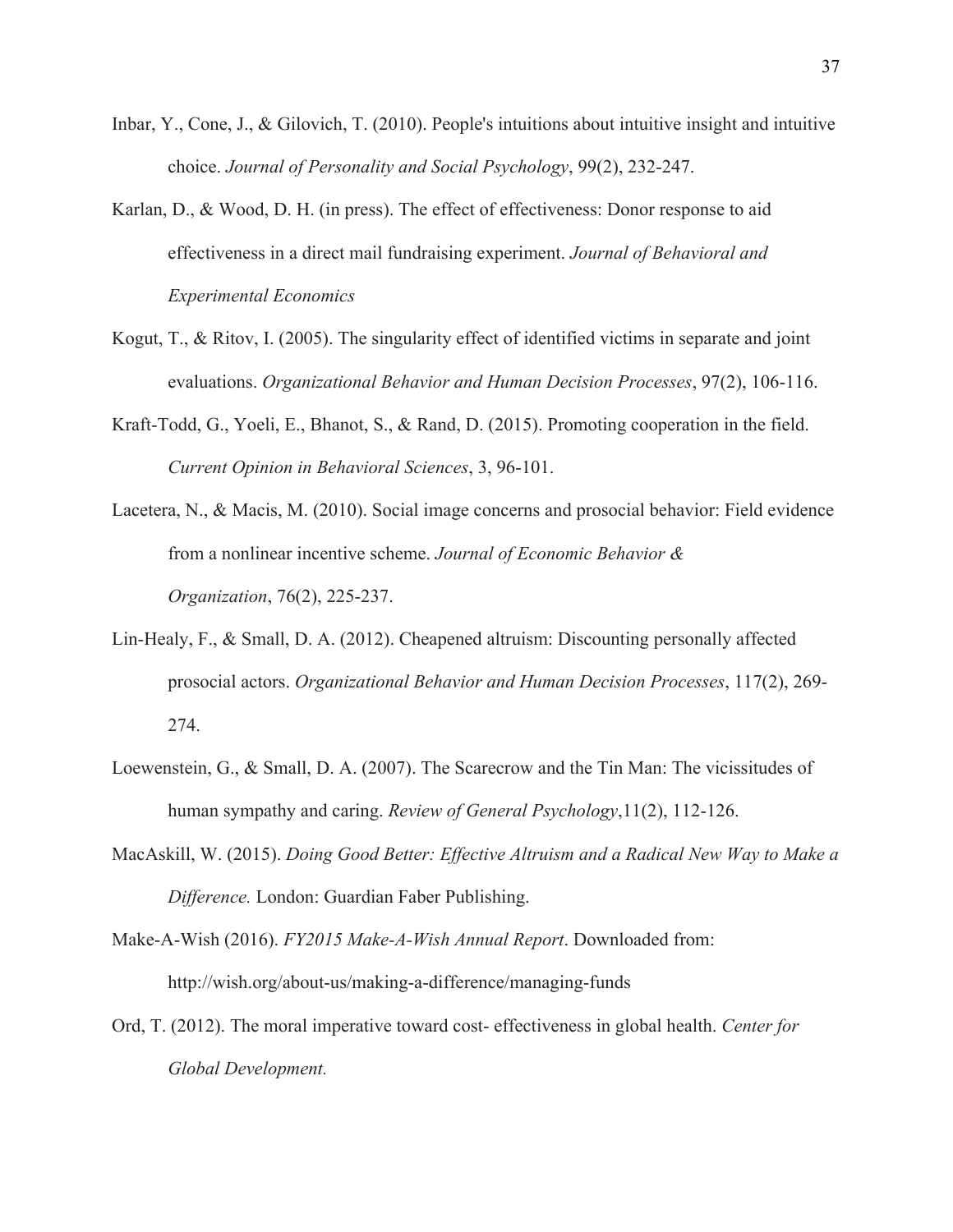Singer, P. (1979). *Practical Ethics*. Cambridge: Cambridge University Press.

- Singer, P. (2009). *The Life You Can Save: Acting Now to End World Poverty.* New York: Random House.
- Singer, P. (2015). *The Most Good You Can Do: How Effective Altruism is Changing Ideas About Living Ethically*. New Haven: Yale University Press.
- Slovic, P. (2007). ''If I look at the mass I will never act": Psychic numbing and genocide. *Judgment and Decision Making*, 2(2), 79–95.
- Small, D. A. (2010). Reference-dependent sympathy. *Organizational Behavior and Human Decision Processes*, 112(2), 151-160.
- Small, D. A., Loewenstein, G., & Slovic, P. (2007). Sympathy and callousness: The impact of deliberative thought on donations to identifiable and statistical victims. *Organizational Behavior and Human Decision Processes*, 102(2), 143-153.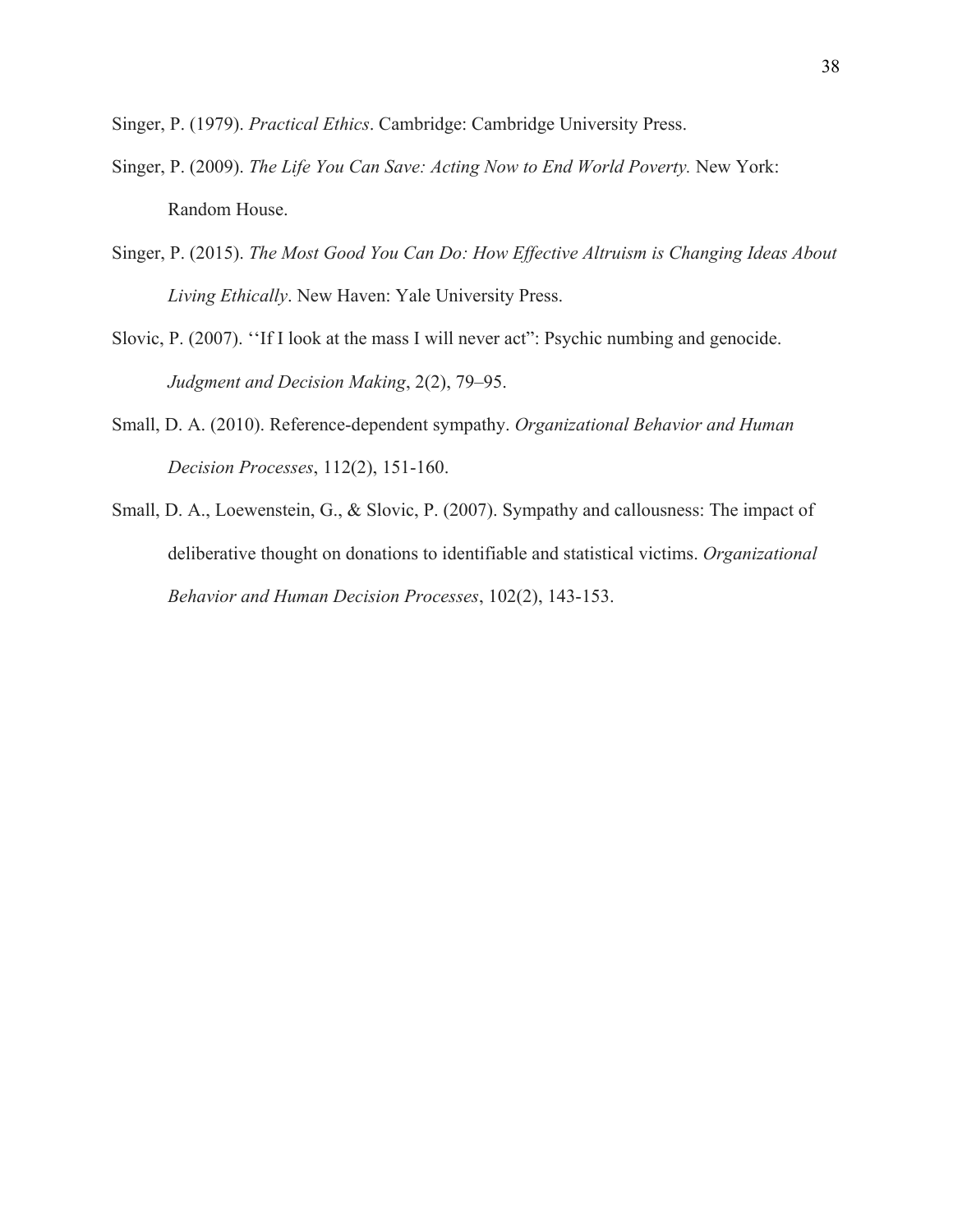## **Appendix A: Study 1 stimuli**

## **Distant condition in brackets**

Recently, Mary received a bonus from her company and is looking to donate a portion of this bonus to charity. Mary has received brochures for two charities and is considering which one to donate to.

The first charity, "Jump Start Your Community", trains and educates local homeless so they can find work. Jump Start invests most of its dollars to hiring educators and trainers. For every \$100 donated, they can provide 2 hours of job training to one homeless person.

The second charity, "Hunger Care in Africa", provides micronutrients for hungry children in Africa. For each \$100 donated, they can provide enough food to feed 5 children for a month.

Mary has always felt a strong emotional pull towards helping those in her local community, and cares deeply about helping those close to home. [Mary has always felt a strong emotional pull towards helping those in third world countries, and cares deeply about helping those around the world.]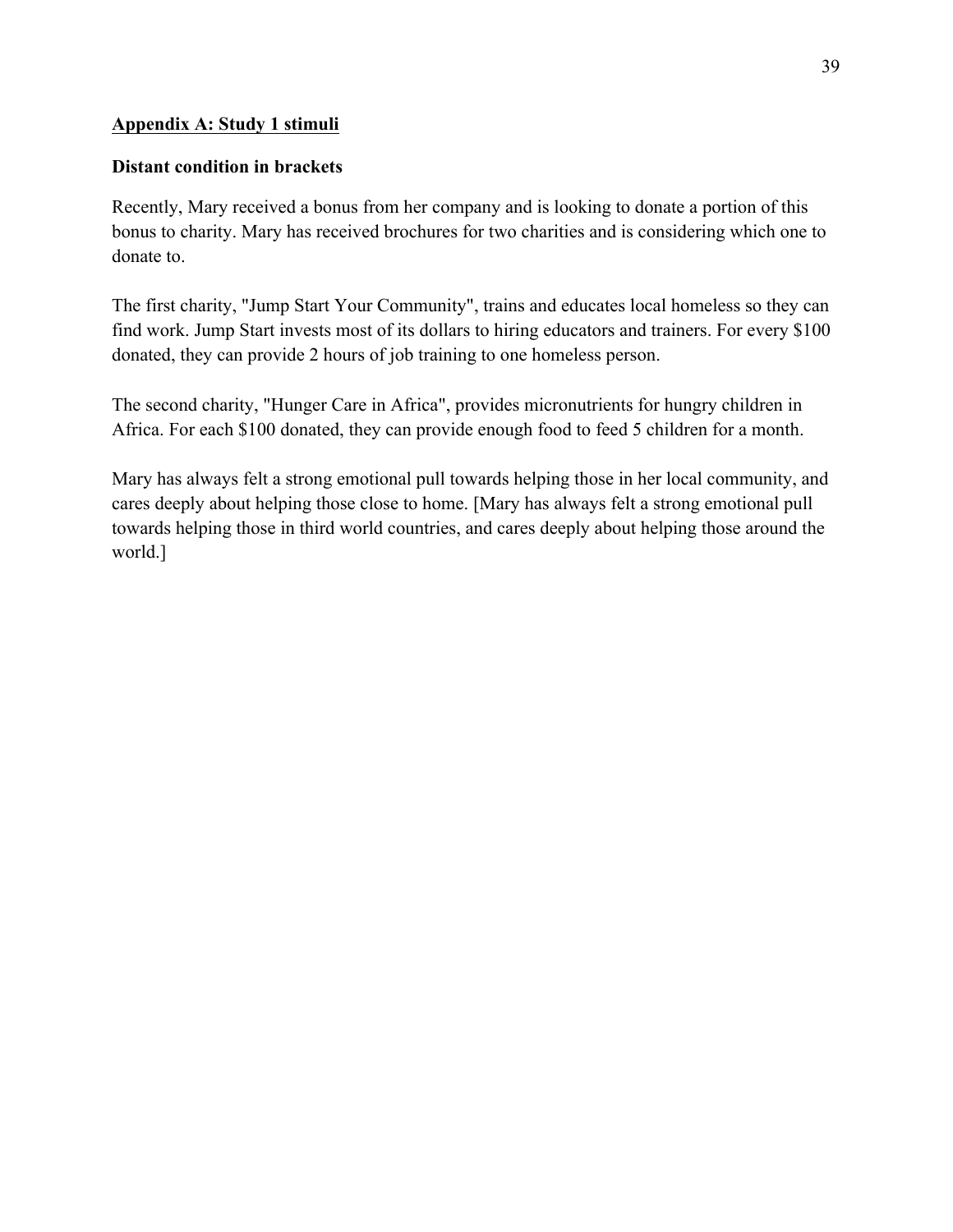# **Appendix B: Studies 2 stimuli**

# **Alternative Energy**

- EcoLogic Biofuel
- Spectral Solar
- Vector Wind Energy

# **Cancer**

- Certec BioMedical
- The Cancer Research Institute
- United Cancer Services [Inc.]

# **Education**

- Knowledge Tech.
- Learning Tree
- Teacher Network Services [Inc.]

# **Food:**

- Arcadia Grocers
- Harvest Distribution Services [Inc.]
- The Fresh Water Group [Company]

# **Housing:**

- Franklin Residences
- Main Street Housing
- Urban Development Agency [Company]

# **International:**

- Action International
- Global Resurgence Agency [Company]
- Navara Worldwide

Note: Investment condition in brackets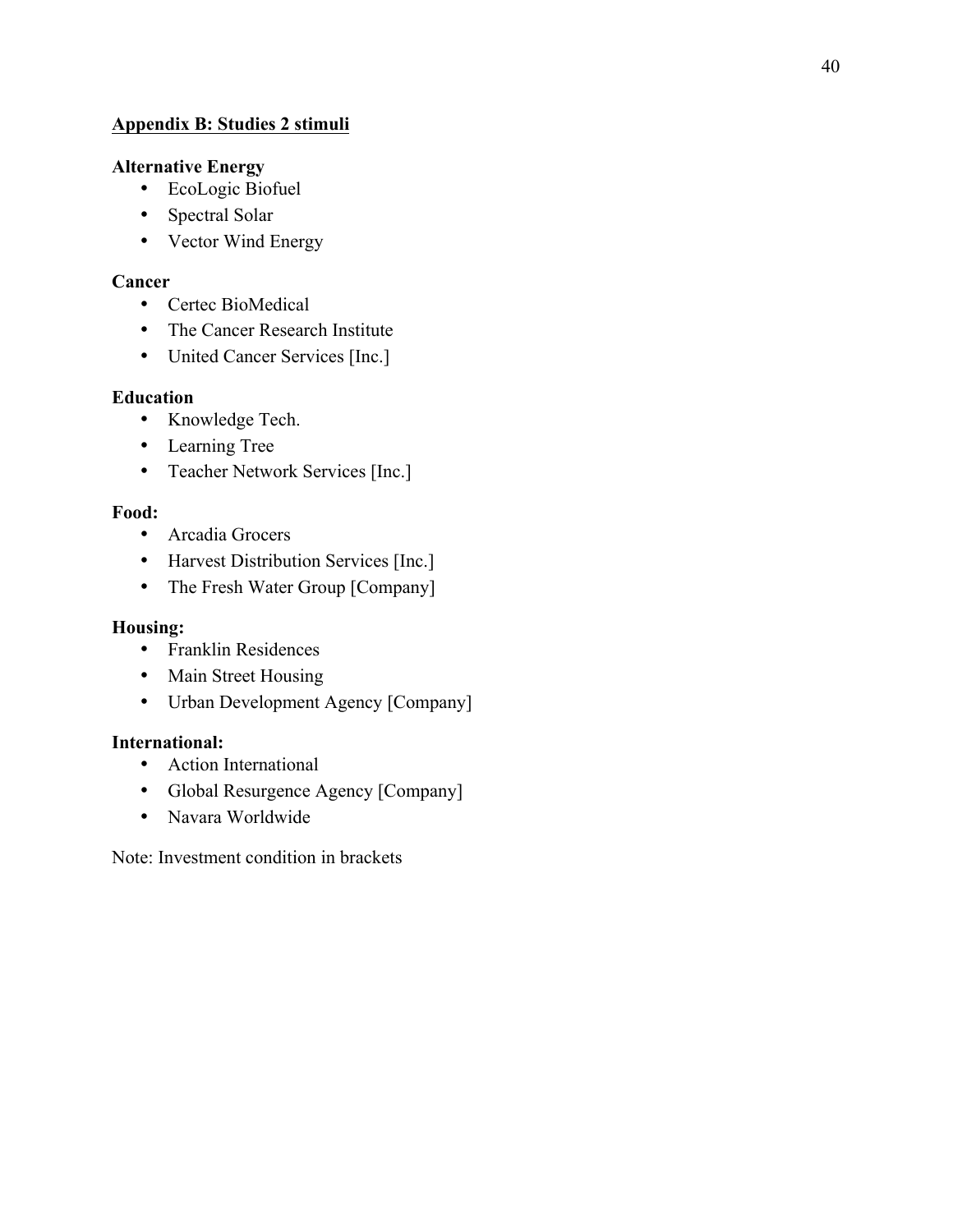**Sample Screenshot from the "Search by Category" Interactive Table**

Select Item

Participants click on a heading to reveal the options in that heading. In this example, clicking on the Education heading reveals the three options. Within each heading, options are ordered by effectiveness rating.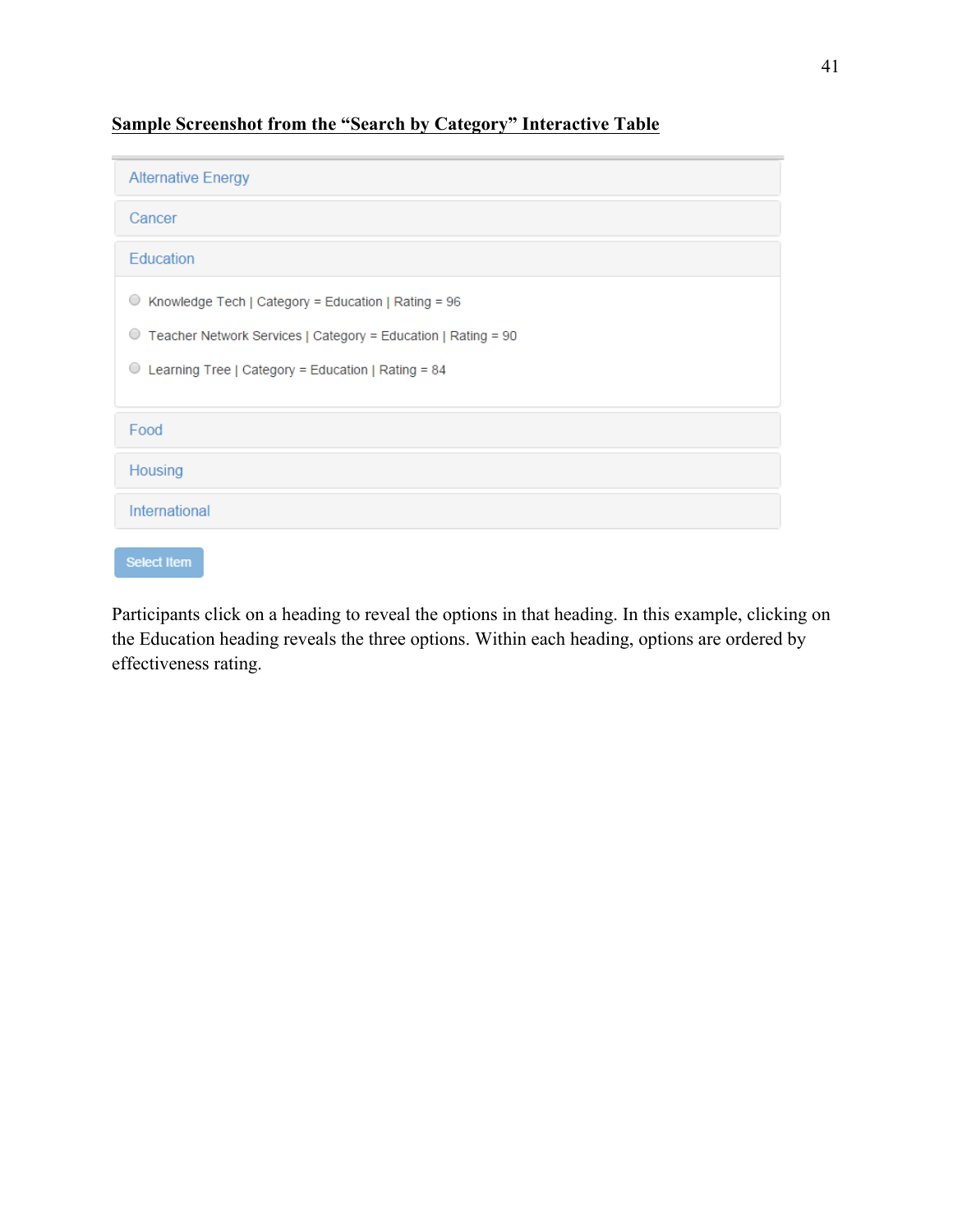## **Appendix C - Study 3a stimuli**

## **Possible Charity Options**

## **Blindness Charities**

- Guide Dogs for the Blind: Trains Seeing Eye dogs to help the blind
- American Foundation for the Blind: Provides services to help the blind
- \*Fred Hollows Foundation: Provides low cost cataract surgery to prevent blindness

## **Children's Health Charities**

- St. Jude's Children's Hospitals: A leading children's hospital focusing on treatment for children with life-threatening disease
- Make-A-Wish Foundation: Grants wishes to children suffering from life-threatening diseases
- \*Schistosomiasis Control Initiative: Provides children in Africa with medicine to combat parasitic diseases

## **Water Charities**

- The Water Project: Provides water infrastructure to villages in Africa
- Charity: Water: Provides clean water to people around in third-world countries
- \*Evidence Action: Provides low-cost clean water to people in Africa

\*Indicates charity has been designed to be highly effective by GiveWell.org or TheLifeYouCanSave.org

## **Sample Screenshot from the Mixed-Category Condition**

| <b>Name</b>                                         | <b>Type</b>          | <b>Description</b>                                                        | <b>Rated as</b><br><b>Highly</b><br><b>Effective?</b> |
|-----------------------------------------------------|----------------------|---------------------------------------------------------------------------|-------------------------------------------------------|
| <b>Guide Dogs for</b><br>the Blind                  | <b>Blindness</b>     | Trains seeing eye dogs to help the<br>blind                               |                                                       |
| <b>The Water Project</b>                            | Water                | Provides water infrastructure to<br>villages in Africa                    |                                                       |
| <b>Schistosomiasis</b><br><b>Control Initiative</b> | Children's<br>Health | Provides children in Africa with<br>medicine to combat parasitic diseases |                                                       |

Below are the list of charities you can choose from: